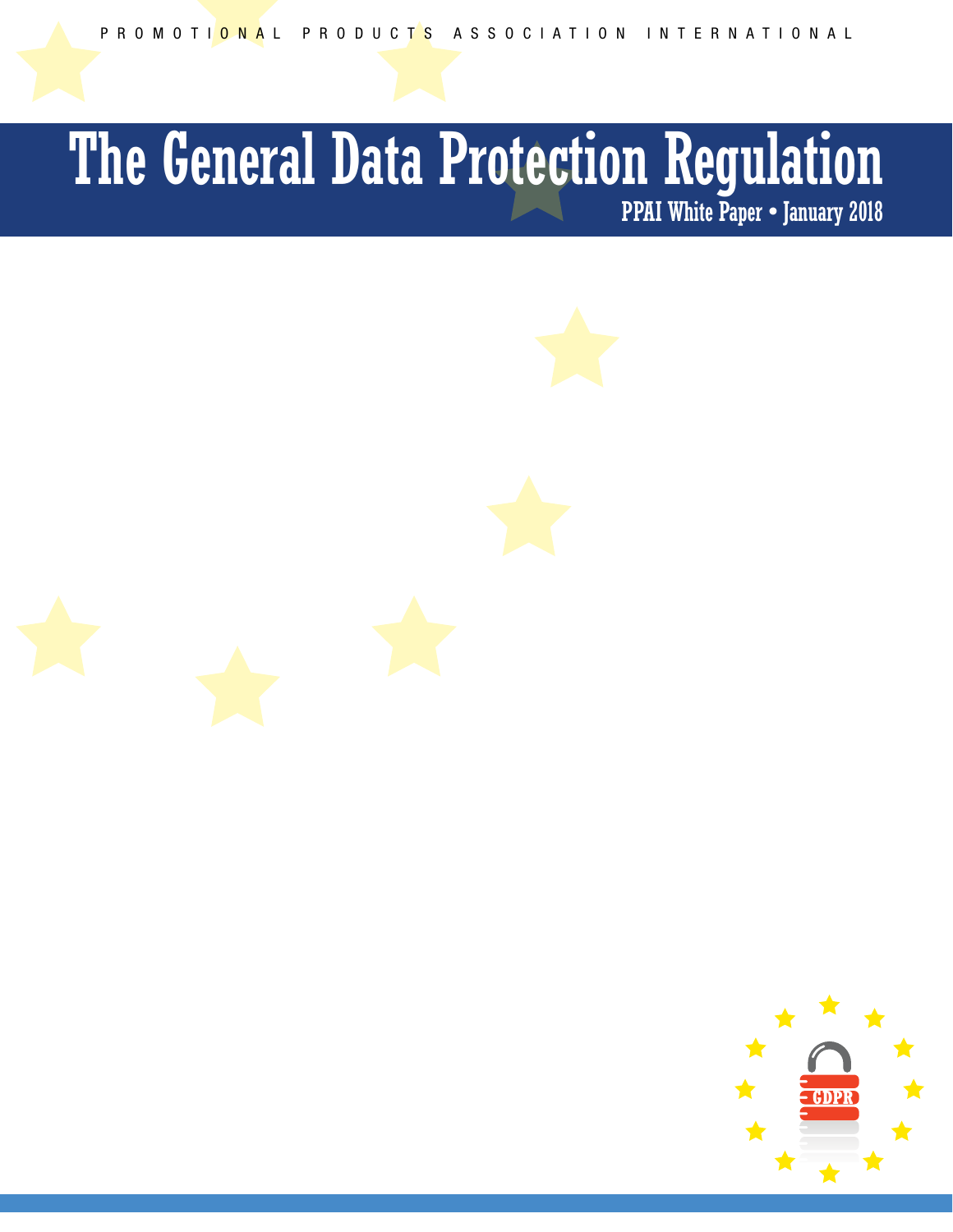This white paper has been prepared for informational purposes only and does not constitute legal advice. To learn more about the upcoming General Data Protection Regulation, consult your legal counsel or visit: [www.eugdpr.org](http://www.eugdpr.org)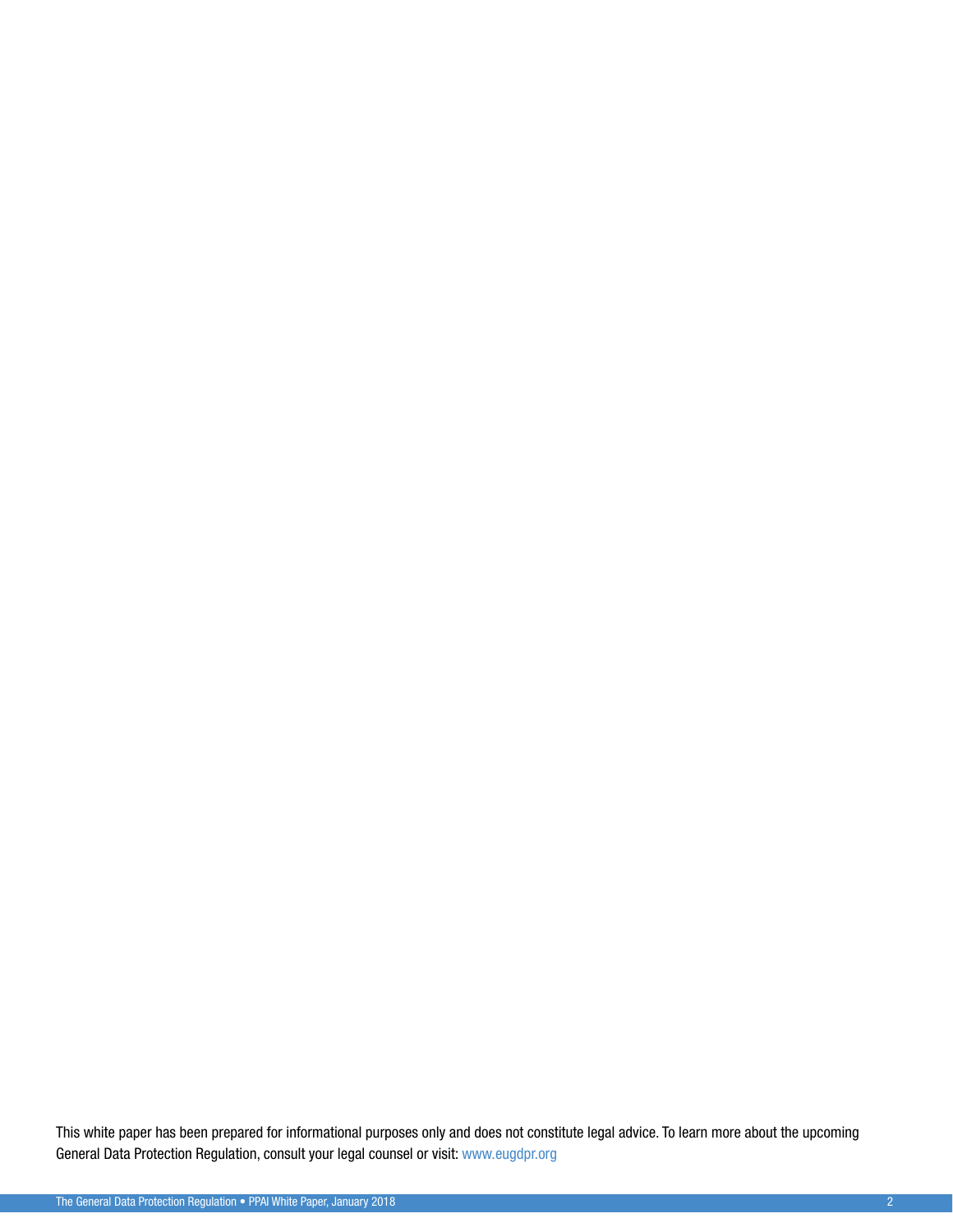# **OVERVIEW**

Data can be described as the lifeblood of today's economy. Through the years, its intrinsic value has evolved into a critical asset for business growth and competitiveness. And yet, the opportunity that data presents also comes with great risk and responsibility. Many battle over who should own and benefit from data, consequently elevating the need for privacy protection and stringent standards. What was once a businesspractice afterthought is about to be elevated in importance by a new piece of legislation out of the European Union (EU), bringing data protection to the forefront for virtually any company.

The General Data Protection Regulation, more commonly known as the GDPR (Regulation), took over four years of development and discussion until its adoption in April 2016. The GDPR was designed to protect EU citizens in an increasingly data-driven world, vastly different from the time the Data Protection Directive (DPD, Directive) was established in 1995, when the internet was still in its infancy. The current Directive was adopted in 1995 and went into effect in October 1998. For more than 20 years, the DPD has served as the basic instrument for data protection in the EU, recognizing privacy as a fundamental human right.

> **It is paramount to understand how the GDPR will change not only the European data protection laws, but nothing less than the whole world as we know it.** — Jan Philipp Albrecht<sup>®</sup> **"**<br>**"**<br>**"**<br>**but "**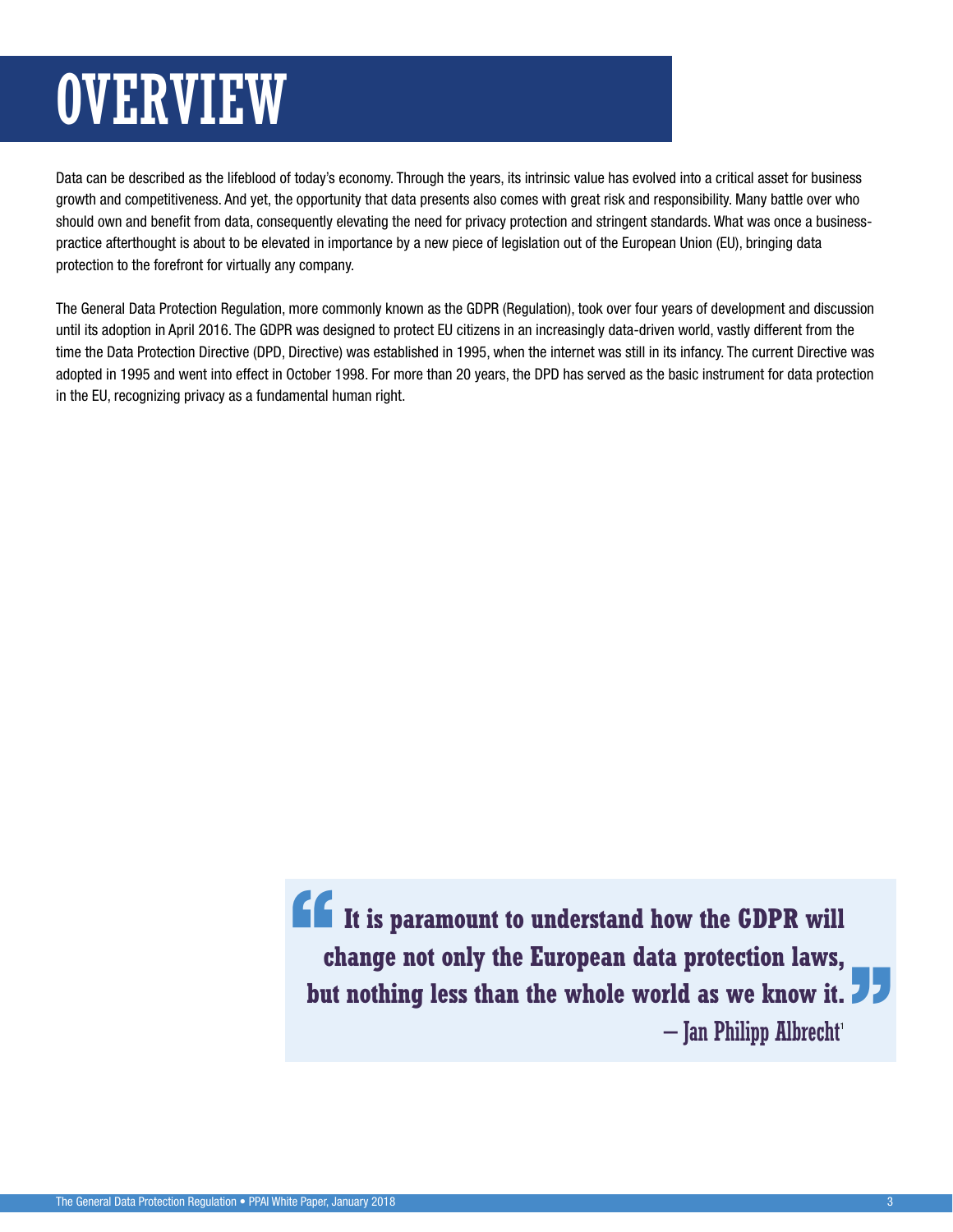## BACKGROUND

The original concept of 'privacy' was developed in 1890 by U.S. judges Samuel D. Warren and Louis D. Brandeis in their *Harvard Law Review*  article, "The Right to Privacy."<sup>2</sup> The article established the right "to be let alone" and in the context of privacy, it means not to be viewed in any way other than how the individual chooses to be viewed; "privacy is the ability to be yourself." Warren and Brandeis laid the foundation that has since been carried into modern regulations on the concept of privacy.

In modern times, the distinction between public and private information is similarly critical for a functioning democracy and is afforded protection in constitutional instruments. Privacy enables individuals to engage in the process of democracy by providing space to form thoughts and to interact socially and politically with others. Against this background, the invasion of privacy may lead to situations in which personal data is withdrawn from society even with societal interest. Accordingly, privacy depends on the political ideology that dominates a specific society and as such, require protection. Data protection rules make it possible to use personal data in an acceptable manner in society. The concepts of 'privacy' and 'protection' both strive to ensure the autonomy and integrity of individuals; however, the legal safeguards rely on the individual as part of society. The concept of privacy as a tool facilitates individual opacity and protects against intrusion, while data protection promotes transparency and accountability.3

### **The World Has Moved On Since 1995**

The Data Protection Directive (DPD) was adopted in a world very different from the one in which we live today. The World Wide Web, which was previously available only to the government and universities, had only just become publicly accessible.

Rich streams of data continuously grow in size, pace and accessibility, feeding flows of information, innovation and opportunity into an already cloudy ecosphere. Where once data was captured and used once for a concrete purpose, today, many times the latent value is unclear at the time data is collected and can only be fully acquired if the data is reused or combined with data sources. This shift creates a very strong economic incentive in how data is being handled: it will be collected whenever possible, even when no concrete use case is evident; collection is opportunistic rather than purposeful. Similarly, there is an equal economic incentive to keep the data for as long as possible. The widespread circulation of data has led to massive privacy concerns. The constant evolution of technology creates tools that enable corporate actors to market communicate in a much more specific and accurate way: the same user is reached<sup>4</sup> across multiple devices.<sup>5</sup>

Technology has enabled personal data to be more transparent. The Internet and network ecosystem erase the border between public and private information. The overexposure of citizens weakens their trust and commitment to law minimizes the checks and balances on the exercise of government power. Dan Solove notes in his book, *Understanding Privacy*, that "privacy may be implicated if one combines a variety of relatively innocuous bits of information. Businesses and government often aggregate a wide array of information fragments, including pieces of information we would not view as private in isolation. Yet when combined, they paint a rather detailed portrait of our personalities and behavior." Technologies and routine commercial uses expand the public sphere while simultaneously neglecting the expectations of privacy. This kind of transparency coupled with ubiquitous data collection and ambient surveillance, creates a subtle, but fundamental challenge to governance through the rule of law both domestically and internationally.<sup>6</sup> While the DPD provided a solid foundation, it was not equipped to handle the explosion in data. We are in a new age. And we need new rules.

The GDPR was designed to embrace the new digital environment by giving individuals control over their personal data, and simplifying the regulatory environment for business. The data protection reform enables both EU consumers and businesses to benefit in a new economy.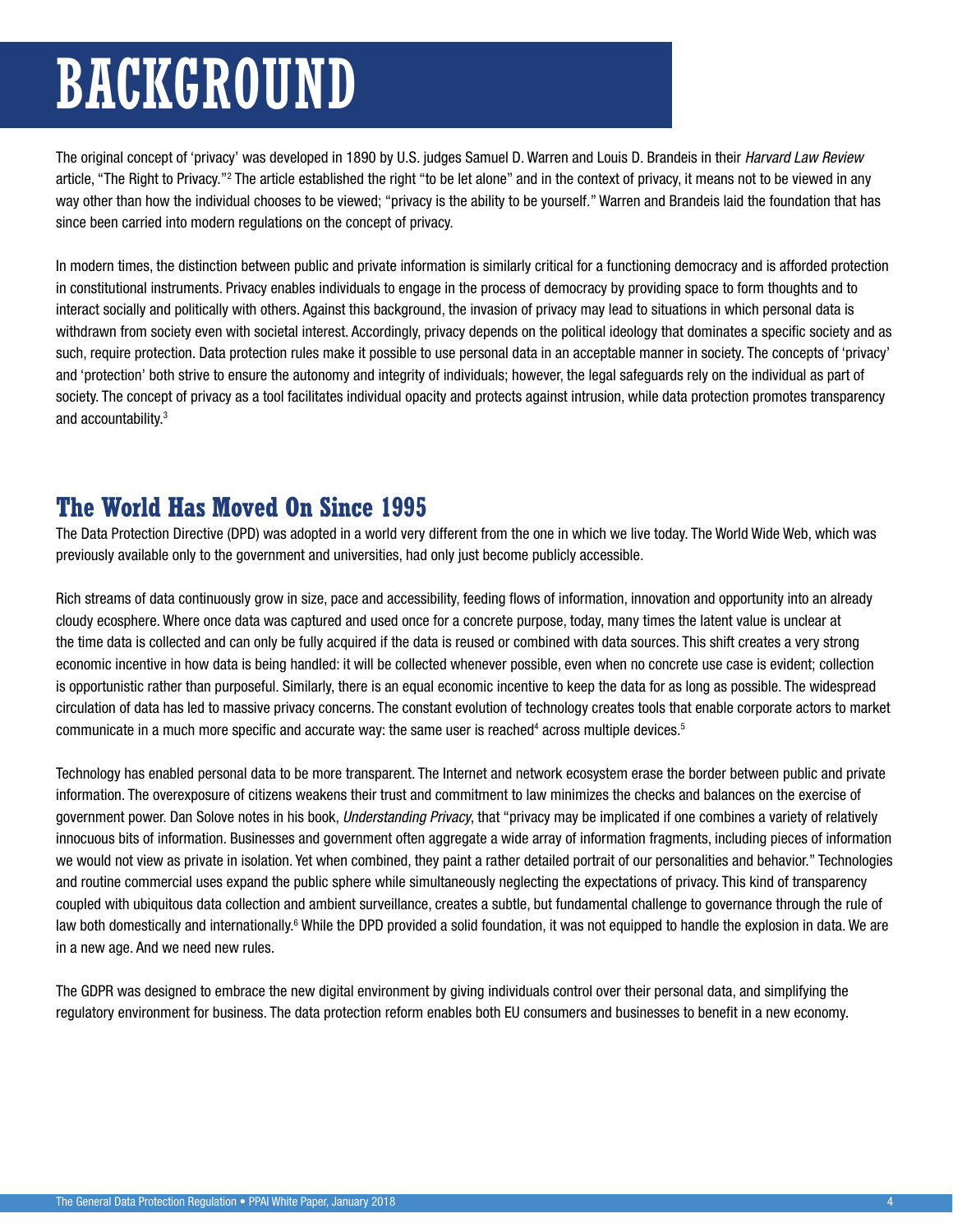**17 years ago, less than one percent of Europeans used the internet. Today, vast amounts of personal data are transferred and exchanged, across continents and around the globe in fractions of seconds. The protection of personal data is a fundamental right for all Europeans, but citizens do not always feel in full control of their personal data. My proposals will help build trust in online services because people will be better informed about their rights and in more control of their information. The reform will accomplish this while making life easier and less costly for businesses. A strong, clear and uniform legal framework at EU level will help to unleash the potential of the Digital Single Market and foster economic growth, innovation and job creation. " "**

-Viviane Reding, EU Justice Commissioner & European Commission Vice President Announcement Of European Data Protection Reforms, January 2017<sup>7</sup>

## EU LAW

The European Union (EU) as was created by the Maastricht Treaty, formally known as the Treaty on European Union (TEU) in November 1993.8 According to its website, the objectives of the EU are to establish European citizenship, ensure freedom, justice and security, promote economic and social progress, and assert Europe's role in the world.<sup>9</sup> In 2012, the EU was awarded the Nobel Peace Prize "for over six decades contributed to the advancement of peace and reconciliation, democracy and human rights in Europe"<sup>10</sup> Today, the EU represents 28 countries known as 'Member States' (see page 25 for more information).

The EU was set up as a 'community of law' as stipulated in Article 2 of the TEU, and it operates under a single market to allow the free movement of goods, capital, services and people. EU law was given precedence over national law and direct effect, as evidence of the significance of mutual trust among its member states and their respective legal systems.11 The 'life cycle' of EU law, including its creation, application, interpretation and enforcement, involves various formal actors referred as the EU Institutions. Key roles are played by the Commission, Parliament and Council (see page 26 for more information).<sup>12</sup>

EU law is divided into 'primary' and 'secondary' legislation. 'Treaties' constitute *primary legislation*, which is comparable to U.S. constitutional law at the national level.<sup>13</sup> The treaty regarding the protection of individuals with regard to automatic processing of personal data was signed as "Council of Europe Convention 108" and went into effect in October 1985. 14

The principles set forth by the EU treaties are carried out through 'binding' and 'non-binding' legal acts known as *secondary legislation*. These legal acts are identified in Article 288 of the Treaty on the Functioning of the European Union.15 The binding legal instruments that make up the secondary legislation are 'regulations,' 'directives' and 'decisions.' The non-binding legal instruments that make up the secondary legislation are 'recommendations' and 'opinions.'

A *regulation* is binding in their entirety, directly applicable in all Member States as soon as they enter into force. They are designed to ensure the uniform application of *community law* in all the Member States and therefore do not need to be transposed into national law. Regulations supersede national laws incompatible with their substantive provisions. In principle, a *directive* is binding, though not directly applicable, unlike regulations. Member States must guarantee the effectiveness of EU law, in accordance with the 'principle of sincere cooperation' established in Article 4(3) TEU, by adopting a implementing measure to 'transpose' the directive into State law in line with national objectives. In European Union law, *transposition* is a process by which the European Union's member states give force to a directive by passing appropriate implementation measures.<sup>16</sup>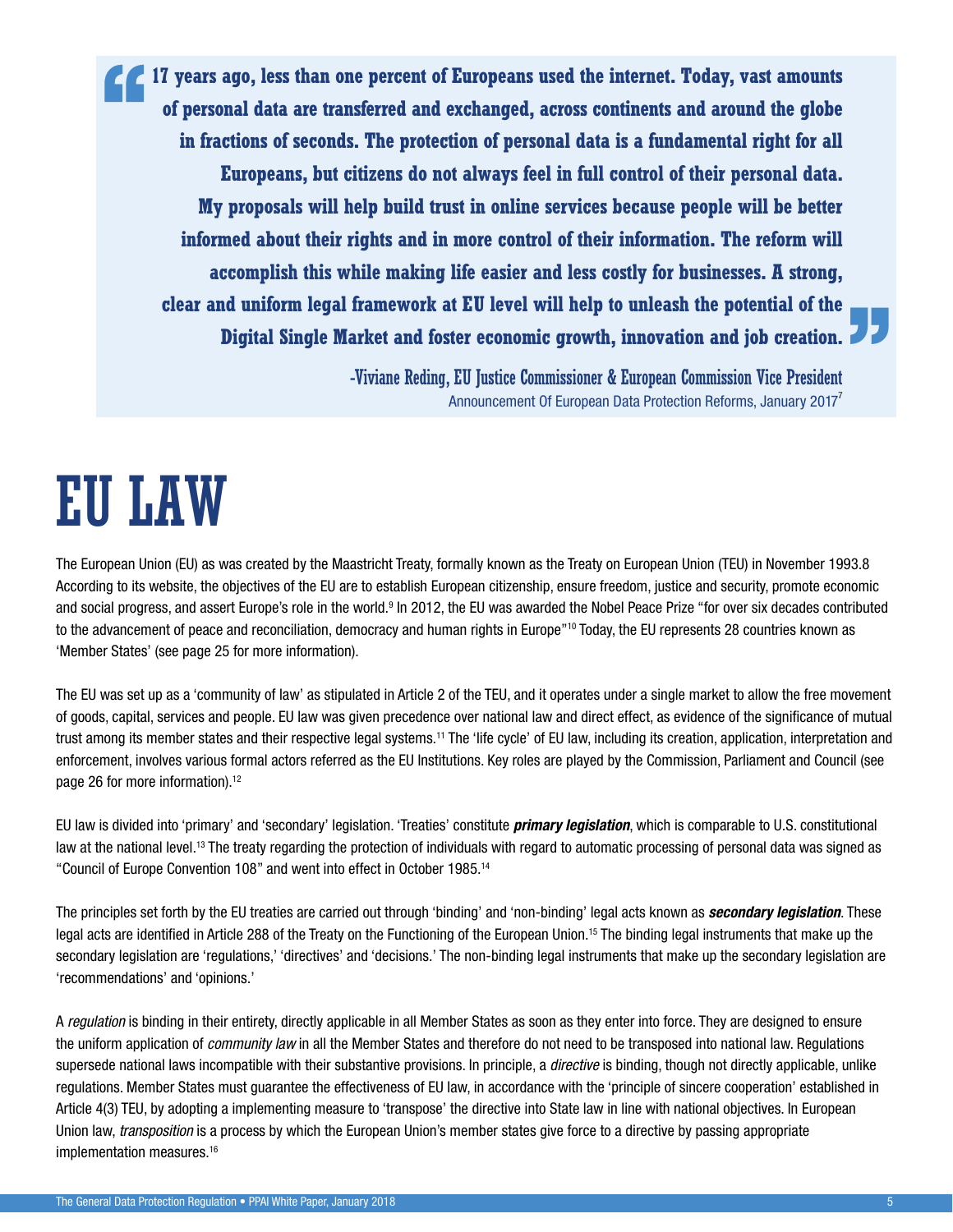## **From Directive To Regulation**

On May 25, 2018, the General Data Protection Regulation (Regulation (EU) 2016/679) will replace the Data Protection Directive (Directive 95/46/ EC). Many principles and characteristics of the DPD are retained in the GDPR; however, it is important to identify the differences in order to better interpret and understand the significance of the upcoming regulation.17

## **THE GENERAL DATA PROTECTION REGULATION**

The General Data Protection Regulation is formally known as Regulation (EU) 2016/679, though commonly referred as the GDPR. The complete text contains 99 articles and 173 recitals within 88 pages.

## **Over Four Years, Over 4,000 Amendments**

Since the first proposal of the GDPR was introduced in January 2012, there have been more than 4,000 amendments, making the GDPR the most lobbied regulation in the history of the European Parliament.<sup>18</sup> After four years of heavy political debate and intense industry lobbying, the final text was agreed upon in December 2015 and published in the *Official Journal of the European Union* in May 2016. While previous drafts of the proposed legislation suggested extreme measures, the final draft is perceived as commercially balanced, and can be seen as an evolution of the current law rather than a revolution.

The first 31 pages include the *preamble*, which defines the legal basis of the regulation. The remaining pages provide the enacting terms, which are defined under the 99 articles and their corresponding recitals of the GDPR. The *recitals* are generally written to be used by the Court of Justice of the European Union (CJEU) in order to establish meaning "of the enacting terms of an act."19 The recitals provide additional information to supplement the articles with related context, as well as essential information for effectively implementing the GDPR. The 173 recitals are important to ensure complete compliance with, and understanding of, the regulation.

> ARTICLES *The Rules* 99

**RECITALS** *Background & Objectives* 173

## **Article 29 Establishes A Working Party**

Articles 29 and 30 of the DPD established an advisory body, known as Article 29 Working Party (WP29), to: "(i) examine any question covering the application of the national measures adopted under this Directive in order to contribute to the uniform application of such measures; (ii) give the Commission an opinion on the level of protection in the Community and in third countries; (iii) advise the Commission on any proposed amendment of this Directive, on any additional or specific measures to safeguard the rights and freedoms of natural persons with regard to the processing of personal data and on any other proposed Community measures affecting such rights and freedoms; (iv) give an opinion on codes of conduct drawn up at Community level."20

The European Commission hosts a [website](http://ec.europa.eu/newsroom/article29/news-overview.cfm) maintaining material (opinions, recommendations, guidelines, working documents, letters, etc.) issued by the WP29 in accordance to the policy mandating any correspondence recorded as such.

## **WP29 Becomes The EDPB**

Under the newly adopted regulation, WP29 will become the European Data Protection Board (EDPB) as a "body of the Union," as described in Article 68 in the GDPR. Much like the WP29, the EDPB has advisory status and acts independently; however, the question still remains whether the EDPB is more than simply a rebranding of the WP29.

Since its adoption, the WP29 has published a number of guidelines on how to interpret and implement the forthcoming GDPR, outlined in the 2016<sup>21</sup> and 2017<sup>22</sup> GDPR Action Plans. In December 2016, the WP29 published guidelines on *The Right To Data Portability*,<sup>23</sup> Data Protection Officers ('DPOs')<sup>24</sup> and *Identifying A Controller Or Processor's Lead Supervisory Authority*.<sup>25</sup> In 2017, the WP29 has released guidelines on *Data Protection Impact Assessment (DPIA)*26 in April, *Data Breach Notification*27 in October, *Consent*28 in November and *Transparency*29 in December. In June, the WP29 also published their Opinion on *Data Processing At Work*. 30 Though the material under the GDPR seems consistent with the guidelines and opinions under the DPD, there are several provisions in the regulation that state the EDPB has the final say. This indicates an administrative restructuring of the WP29 to become a more prominent body.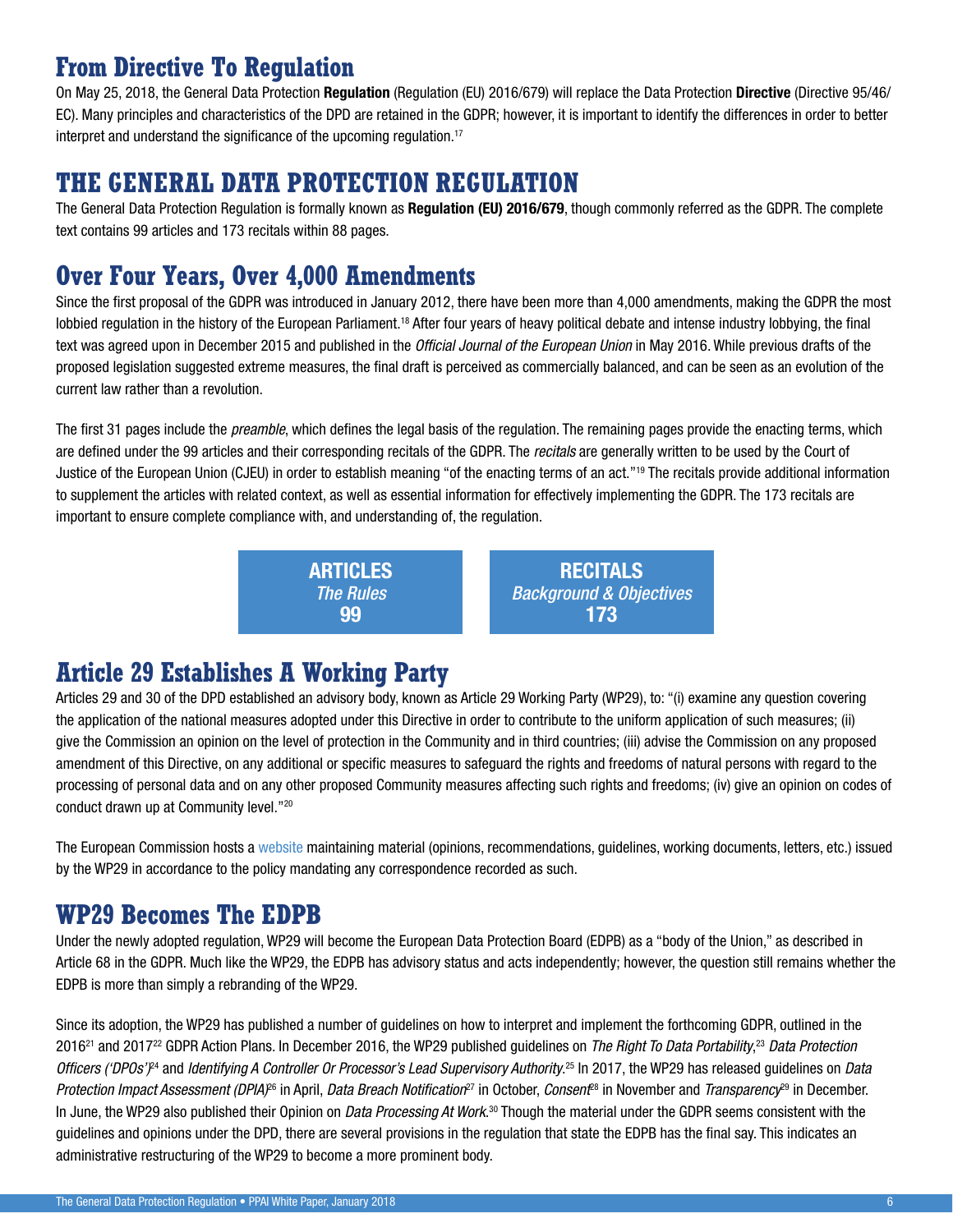## A CLOSER LOOK

## **Who Must Comply?**

The GDPR applies to companies involved in the 'processing' of 'personal data' of Data Subjects located in the EU. The regulation defines *processing* as "any operation or set of operations which is performed on personal data or on sets of personal data" and *personal data* as "any information relating to an identified or identifiable natural person." These broad definitions encompass a range of data types and uses discussed in more detail on page 9.

Companies involved in processing personal data are divided into two categories: 'data controllers' and 'data processors.' A *data controller*, "determines the purposes and means of the processing of personal data." A *data processor* on the other hand, "processes personal data on behalf of the controller." Though these definitions remain largely unchanged, the GDPR significantly expands the territorial reach of EU legislation, applying its requirements to three specific categories of entities (Figure 1).



#### *Figure 1. How To Determine If You're Within The GDPR Scope*

Companies, including those in the U.S., that fall within any of these categories will be required to comply with the list of obligations imposed by the GDPR. These categories and the related implications will be discussed on page 10.

These obligations can be organized into three different streams: (i.) data principles, (ii.) data subject rights, and (iii.) accountability. Many of these obligations are a continuation of those established by the 1995 EU Directive, but others are either new or expanded.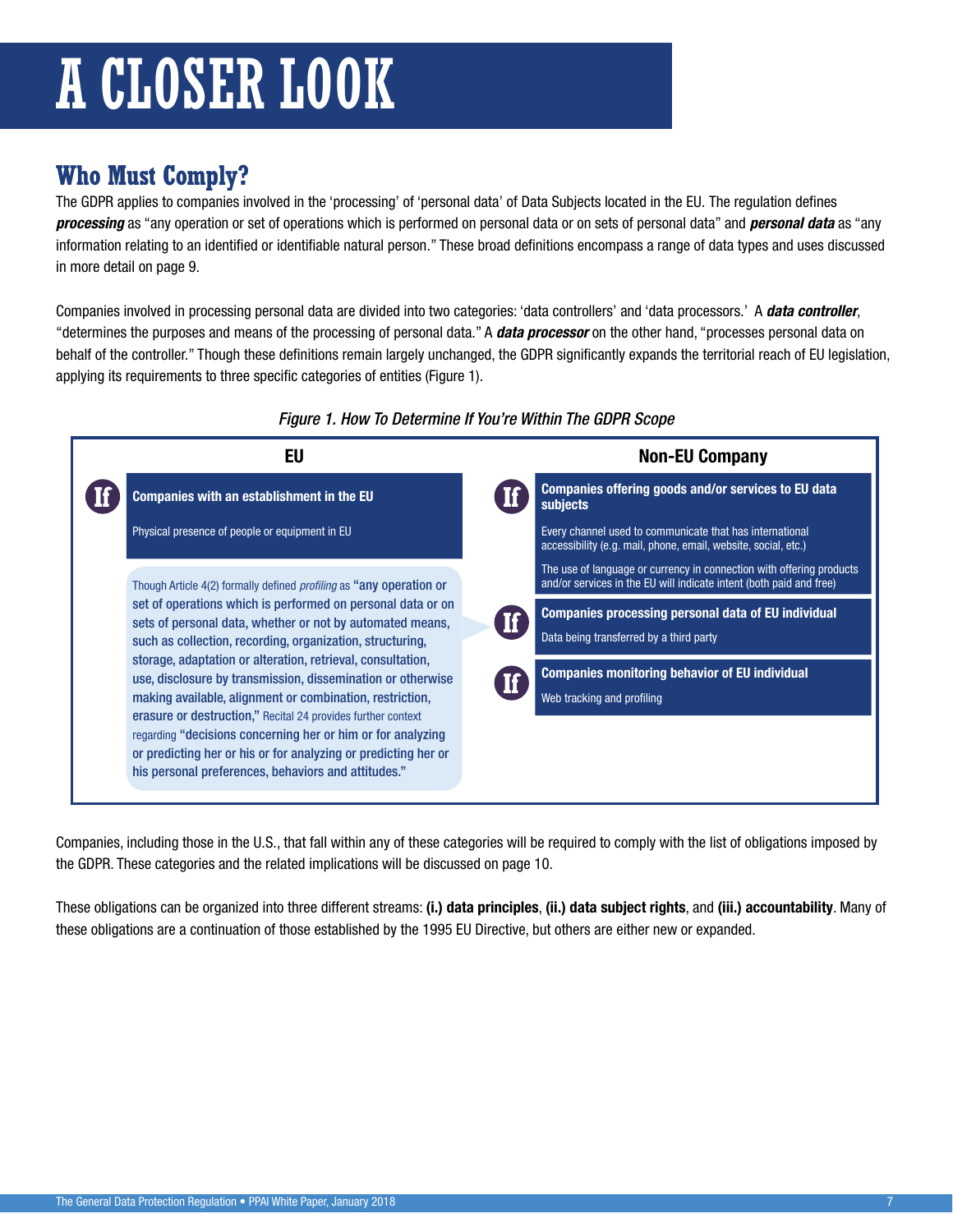#### *Figure 2. Key Changes Introduced By The GDPR*

The GDPR transforms a number of existing requirements and introduces a host of new ones that are likely to require significant changes in the way data is managed throughout a company.

|                                                | <b>Data Protection Directive (DPD)</b>                                                                                                                                         | <b>General Data Protection Regulation (GDPR)</b>                                                                                                                                                                                                                                     |  |  |
|------------------------------------------------|--------------------------------------------------------------------------------------------------------------------------------------------------------------------------------|--------------------------------------------------------------------------------------------------------------------------------------------------------------------------------------------------------------------------------------------------------------------------------------|--|--|
|                                                | Directive 95/46/EC                                                                                                                                                             | Regulation (EU) 2016/679                                                                                                                                                                                                                                                             |  |  |
| <b>Number Of</b><br><b>Chapters; Articles</b>  | <b>VII</b> ; 34                                                                                                                                                                | XI; 99                                                                                                                                                                                                                                                                               |  |  |
| <b>Objective</b>                               | Safeguard free movement of personal data through a common<br>market                                                                                                            | Revise a legal framework that could cope with future data processing<br>and privacy challenges. Repeals Directive 95/46/EC.                                                                                                                                                          |  |  |
| <b>Legislation Effect</b>                      | Enabling legislation; varying regulations in EU countries                                                                                                                      | Binding regulation; directly enforceable in all EU countries                                                                                                                                                                                                                         |  |  |
| Geographic<br><b>Reach</b>                     | Emphasis applied to location of processing; if equipment on EU<br>territory                                                                                                    | Emphasis applied to data subject; if an EU resident                                                                                                                                                                                                                                  |  |  |
| <b>Liability</b>                               | Only data controllers held liable                                                                                                                                              | Both data controller and data processors are liable                                                                                                                                                                                                                                  |  |  |
| <b>Definitions</b>                             | The definition of 'personal data' includes:<br><b>Name</b><br>Photo<br><b>Email Address</b><br><b>Phone Number</b><br><b>Address</b><br><b>Personal Identification Numbers</b> | The definition of 'personal data' extended to include:<br><b>IP Addresses</b><br><b>Mobile Device Identifiers</b><br>Geo-Location<br><b>Biometric Data</b><br>Psychological IdentityGenetic Identity<br><b>Economic Status</b><br><b>Cultural Identity</b><br><b>Social Identity</b> |  |  |
| <b>Rights</b>                                  | Data subjects granted:<br>the right of access<br>the right to erasure ("be forgotten")<br>the right to object<br>the right to rectification                                    | Data subject rights extended to include:<br>the right to restriction of processing<br>the right to data portability                                                                                                                                                                  |  |  |
| <b>Consent</b>                                 | Potential to rely on 'implicit' consent depending on jurisdiction                                                                                                              | Required to gain unambiguous consent ( <i>i.e.</i> explicit)                                                                                                                                                                                                                         |  |  |
| <b>Transparency</b>                            | No requirement to maintain personal information inventory                                                                                                                      | Organizations will need a personal information inventory                                                                                                                                                                                                                             |  |  |
| <b>Data Protection</b><br><b>Officer (DPO)</b> | <b>Voluntary DPO regime</b>                                                                                                                                                    | DPO must be appointed when core activities involve regular and<br>systematic monitoring of data subjects on a large scale                                                                                                                                                            |  |  |
| <b>Enforcement</b>                             | Supervisory authorities' (SA) have limited powers under national<br>law                                                                                                        | SA's will be given a wider range of authority                                                                                                                                                                                                                                        |  |  |
| <b>Fines</b>                                   | Fines vary by jurisdiction                                                                                                                                                     | Regulators can impose fines up to €20 million (roughly \$23.5 million)<br>or four percent of a company's global annual income, whichever is<br>higher                                                                                                                                |  |  |
| <b>Breach</b><br><b>Notification</b>           | No obligation to report breach                                                                                                                                                 | DPO required to report breach within 72 hours                                                                                                                                                                                                                                        |  |  |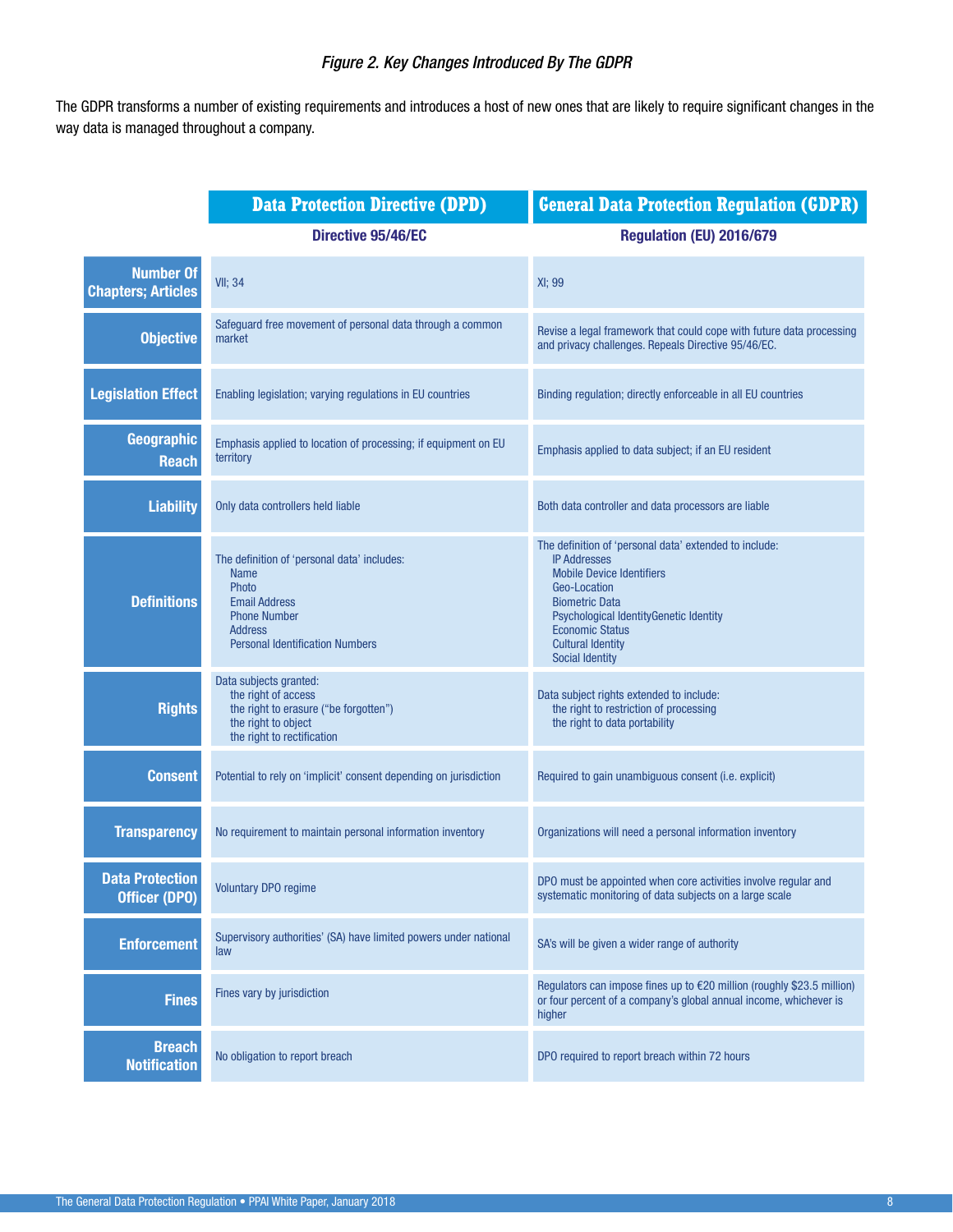## **Territorial Scope**

Article 3.

The GDPR extends, modernizes and clarifies the jurisdictional scope of the existing EU data protection law.

*(1) This Regulation applies to the processing of personal data in the context of the activities of an establishment of a controller or a processor in the Union, regardless of whether the processing takes place in the Union or not.*

First, a controller or processor that maintains an 'establishment' in the EU will be subject to the GDPR if it processes personal data in the context of that EU establishment, regardless of whether the processing actually takes place in the EU. While the term *establishment* is not explicitly defined, Recital 22 explains that "effective and real exercise of activity through stable arrangements" will satisfy the provision. Additionally, "the legal form of such arrangements, whether through a branch or a subsidiary with a legal personality, is not the determining factor in that respect." In other words, the regulation may apply even if a company's nexus to the EU is less formal than a parent-subsidiary relationship.

*(2) This Regulation applies to the processing of personal data of data subjects who are in the Union by a controller or processor not established in the Union, where the processing activities are related to (a) the offering of goods or services, irrespective of whether a payment of the data subject is required, to such data subjects in the Union.*

Second, a controller or processor not established in the EU will be subject to the GDPR "where the processing activities are related to offering goods or services to data subjects in the Union," even when the goods and services are offered free of charge. Products and/or services provided in exchange for marketing (e.g. promotional products) are just as much in scope as products and/or services provided in exchange of contracts and invoices. This is a key change in the data protection law: the relevance of the equipment location is replaced by a focus on the people in the EU.

*(3) This Regulation applies to the processing of personal data of data subjects who are in the Union by a controller or processor not established in the Union, where the processing activities are related to (b) the monitoring of their behavior as far as their behavior takes place within the Union.*

Third, a controller or processor not established in the EU will be subject to the GDPR if it processes the personal data of Data Subjects in the EU and that processing is related to the 'monitoring' of the behavior of data subjects taking place within the EU. In this case, Article 27 indicates the requirement to appoint representatives in the Union or more specifically, in the concerned Member State.

### **DEFINITIONS**

The DPD was not nearly as expansive in its geographical reach due, in part, to the stipulated definition of 'personal data' portrayed in this era.<sup>31</sup> The directive defined personal data as "any data relating to identified or identifiable natural person," known as the 'data subject,' meaning anyone "who can be identified directly or indirectly" by reference to "an identification number or to one or more factors specific to his physical, physiological, mental, economic, cultural or social identity." More extensive guidance was given in the Article 29 Working Party (WP29) Opinion 4/2007 On The Concept Of Personal Data.<sup>32</sup> The GDPR accepts the definition of personal data used by the DPD, while including additional examples (emphasized in blue):

## **Personal Data**

#### DPD, Article 2(a).

*Personal Data* shall mean any information relating to an identified or identifiable natural person ('data subject'); an identifiable person is one who can be identified, directly or indirectly, in particular by reference to an identification number or to one or more factors specific to his physical, physiological, mental, economic, cultural or social identity.

#### GDPR, Article 4(1).

*Personal Data* means any information relating to an identified or identifiable natural person 'data subject'; an identifiable person is one who can be identified, directly or indirectly, in particular by reference to an identifier such as a name, an identification number, location data, online identifier or to one or more factors specific to the physical, physiological, genetic, mental, economic, cultural or social identity of that person.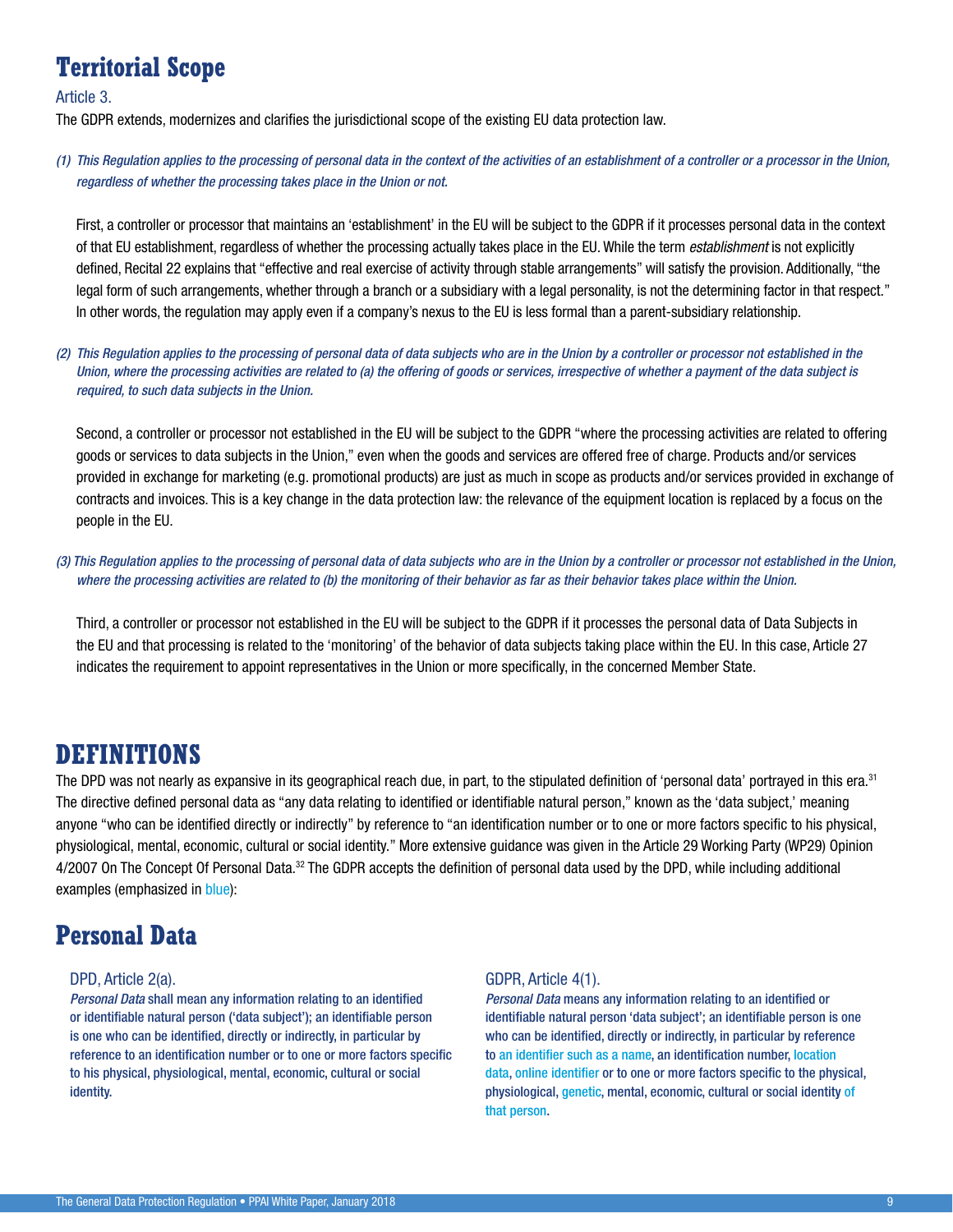The definition of *Personal Data* in both the DPD and the GDPR comprises three main points: it is 1) 'any information,' related to 2) a 'natural person' who is 3) 'identifiable.' In the context of technological development, the identifiability factor proves to be the most pertinent. A natural person can be considered 'identified' when he or she is distinguished from all other members of a group. In other words, data will usually not be personal if they can only be linked to a group of persons as opposed to one single person.<sup>33</sup> Respectively, a natural person is 'identifiable' when that person has not yet been identified but identification is possible. The possibility of identification therefore forms a threshold for determining whether information is personal data and within the scope of the GDPR and thus, the mere possibility of identification can be enough for data to become personal information. Identification is generally achieved through *identifiers*, or specific attributes linked to an individual.

The GDPR expands the list of examples to include 'names,' 'identification numbers,' 'location data' and 'online identifiers.' The use of "such as" emphasizes that these identifiers are non-exhaustive. *Location* data is not specifically defined, but it is associated with data that has any kind of geographic position attached to it. This is classified as 'personal' because it could be used to identify where an individual lives, works, and sleeps, or to find out social, religious or cultural identities. *Genetic* data specifically refers to gene sequences, which are used for medical and research purposed. Article 4(13) defines *genetic data* as "relating to the inherited or acquired genetic characteristics of a natural person which give unique information about the physiology or the health of that natural person and which result, in particular, from an analysis of a biological sample from the natural person in question." Recital 34 provides further context indicating "inherited or acquired genetic characteristics of a natural person which result from the analysis of a biological sample from the natural person in question, in particular chromosomal, deoxyribonucleic acid (DNA) or ribonucleic acid (RNA) analysis, or from the analysis of another element enabling equivalent information to be obtained are classified as genetic data."

## **Special Categories Of Personal Data**

#### Article 9(1).

Article 9 prohibits the processing of certain types of data labeled as special categories.

*Processing of personal data revealing racial or ethnic origin, political opinions, religious or philosophical beliefs, or trade union membership, and the processing of genetic data, biometric data for the purpose of uniquely identifying a natural person, data concerning health or data concerning a natural person's sex life or sexual orientation shall be prohibited.*

Article 4(14) defines *biometric data* as "personal data resulting from specific technical processing relating to the physical, physiological or behavioral characteristics of a natural person, which allow or confirm the unique identification of that natural person, such as facial images or dactyloscopic data. Article 4(15) then clarifies data concerning *health* as "personal data related to the physical or mental health of a natural person, including the provision of health care services, which reveal information about his or her health status."

The revised definition was written to be technology neutral and therefore future-proof. The rationale for this approach is the desire of the EU parliament to ensure that the protection afforded by the GDPR is not circumvented with the aid of technology.

## **Personally Identifiable Information (PII)**

'Personal Data' does not carry the same meaning as *Personally Identifiable Information* (PII), a term mostly used in the United States. According to National Institute Of Standards And Technology (NIST), PII is:

*Any information about an individual maintained by an agency, including (1) any information that can be used to distinguish or trace an individual's identity, such as name, social security number, date and place of birth, mother's maiden name, or biometric records; and (2) any other information that is linked or linkable to an individual, such as medical, educational, financial, and employment information.*<sup>34</sup>

### **Personal Data Is PII+**

According to the Mobile Marketing Association, *Non-PII* is "information that may correspond to a particular person, account or profile, but is not sufficient to identify, contact or locate the person to whom such information pertains; non-qualified lead." Examples of this are: device IDs, IP addresses, cookies, language preference, time zones.

In the context of the GDPR, the distinction between PII and Non-PII is irrelevant, because new examples that have been added to the definition of Personal Data share examples of Non-PII. Therefore, it can be argued that all PII data is Personal Data, but not all Personal Data is PII data.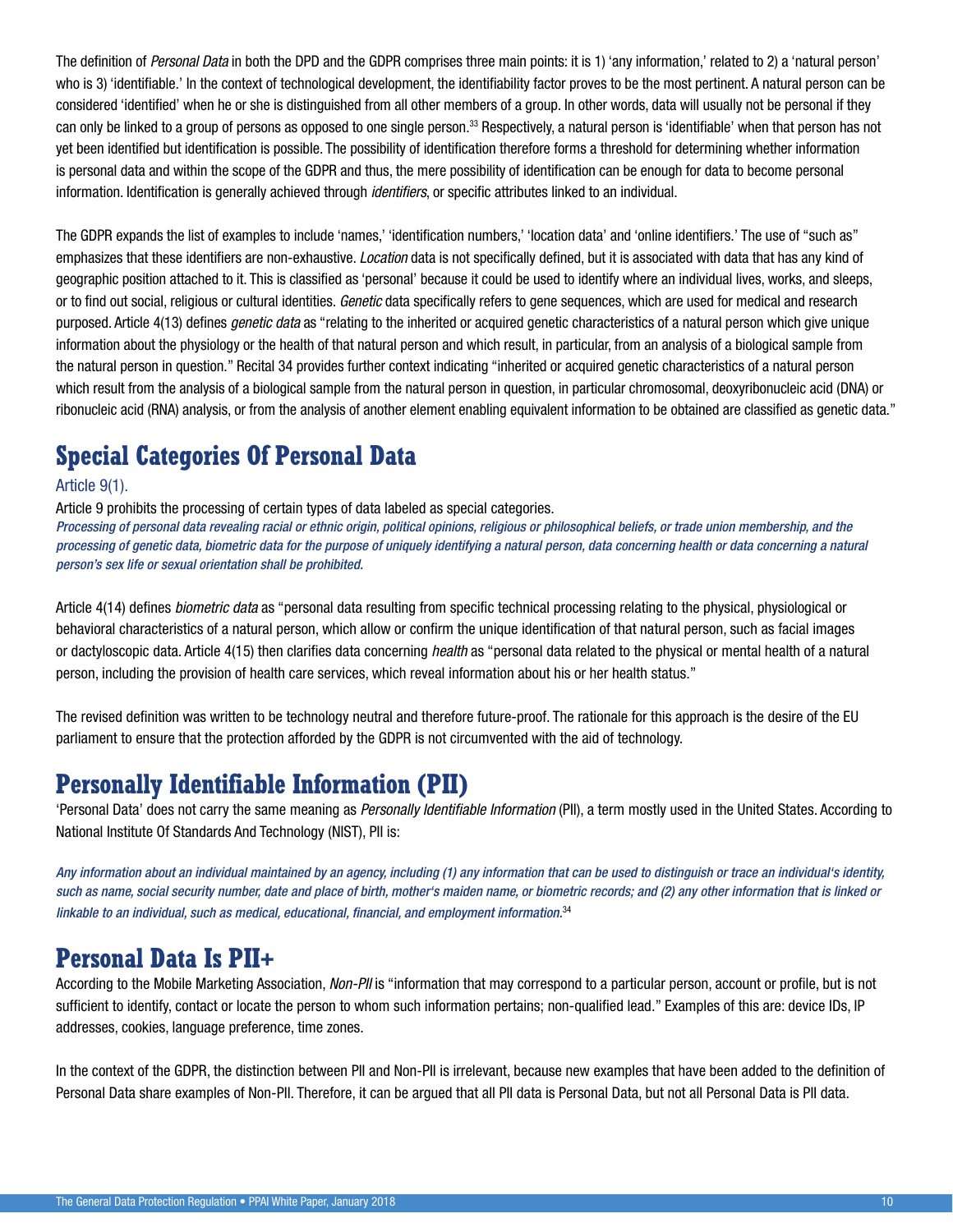## **Data Subject**

#### Article 4(1).

The regulation brings a perceptible shift from territory to personality as a basis for jurisdiction. This is evidenced by the changing nature of data controller and data processor obligations and the increased emphasis on data subjects. The data subject is a neutral person whose personal data is processed by a processor or controller.

The wording "data subjects who are in the Union" under Article 3(2) is quite deliberate. The GDPR covers data processing of individuals on EU territory, including citizens, temporary residents and even those on vacation or in transit (e.g. airport layover).

## **Processing**

#### Article 4(2).

*'Processing' means any operation or set of operations which is performed on personal data or on sets of personal data, whether or not by automated means, such as collection, recording, organization, structuring, storage, adaptation or alteration, retrieval, consultation, use, disclosure by transmission, dissemination or otherwise making available, alignment or combination, restriction, erasure or destruction.*

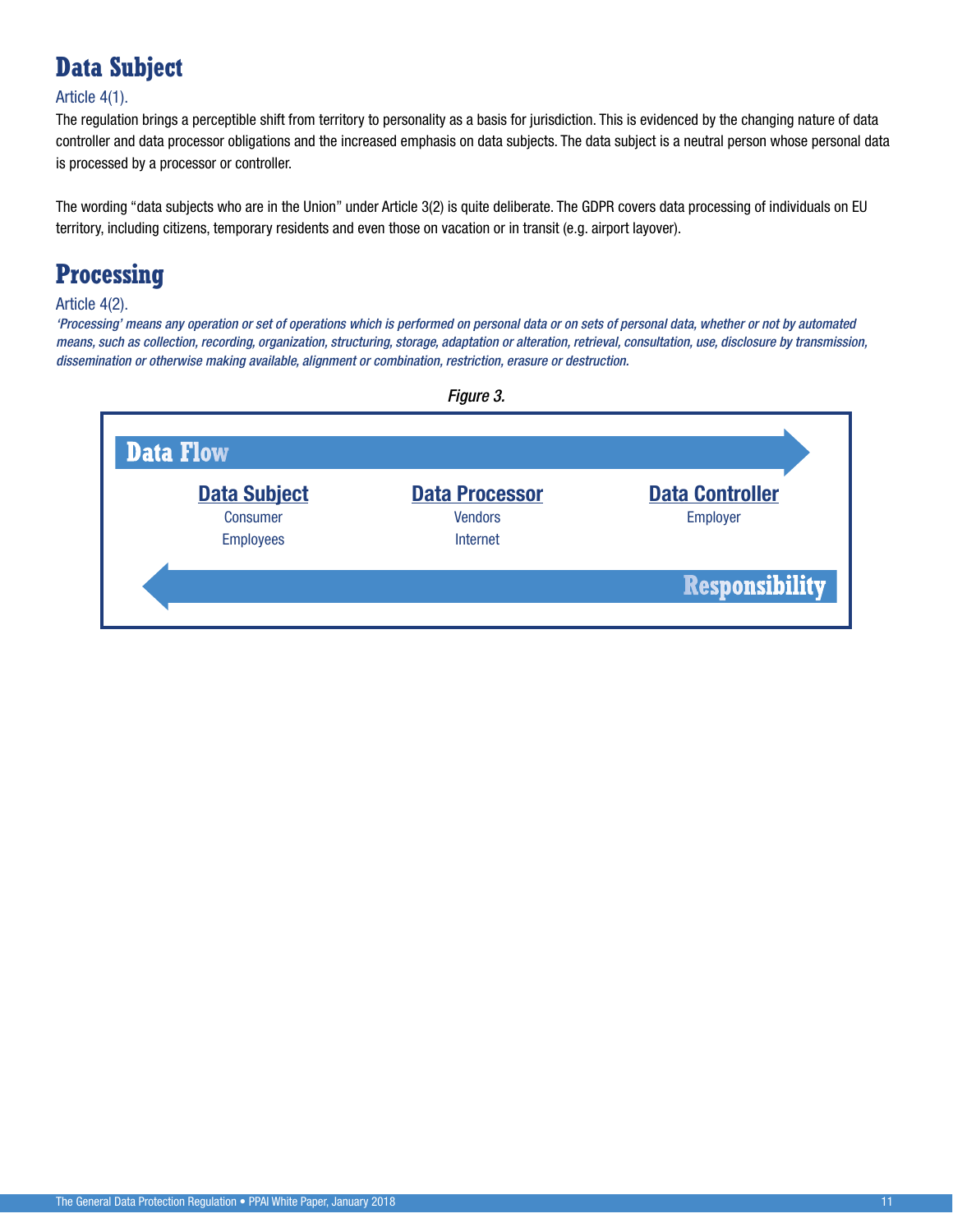## **THE RULES TO DATA PROCESSING**

Article 1(1)

*This Regulation lays down rules relating to the protection of natural persons with regard to the processing of personal data and rules relating to the free movement of personal data.*

These rules can be found under Article 5 of the GDPR, similar to the ones established in Article 6 of the DPD, as the fundamental "principles relating to processing personal data."

#### **DPD GDPR** Principles Relating To Data Quality Article 6. Principles Relating To Processing Of Personal Data Article 5. 1. **1.** Member States shall provide that personal data must be: Personal data shall be: (a). Lawful, Fair & Transparent processed fairly and lawfully; Recital 38 processed lawfully, fairly and in a transparent manner in relation to the data subject; Recital 39 (b). Purpose Limitation collected for specified, explicit and legitimate purposes and not further processed in a way incompatible with those purposes. Further processing of data for historical, statistical or scientific purposes shall not be considered as incompatible provided that Member States provide appropriate safeguards; Recital 28 collected for specified, explicit and legitimate purposes and not further processed in a manner that is incompatible with those purposes; further processing for archiving purposes in the public interest, scientific or historical research purposes or statistical purposes shall, in accordance with Article 89(1), not be considered to be incompatible with the initial purposes; Recital 50 (c). Data **Minimization** adequate, relevant and not excessive in relation to the purposes for which they are collected and/or further processed; Recital 28 adequate, relevant and limited to what is necessary in relation to the purposes for which they are processed; Recital 39 (d). Accuracy accurate and, where necessary, kept up to date; every reasonable step must be taken to ensure that data which are inaccurate or incomplete, having regard to the purposes for which they were collected or for which they are further processed, are erased or rectified; accurate and, where necessary, kept up to date; every reasonable step must be taken to ensure that personal data that are inaccurate, having regard to the purposes for which they are processed, are erased or rectified without delay; Recital 39 (e). Storage Limitation kept in a form which permits identification of data subjects for no longer than is necessary for the purposes for which the data were collected or for which they are further processed. Member States shall lay down appropriate safeguards for personal data stored for longer periods for historical, statistical or scientific use. kept in a form which permits identification of data subjects for no longer than is necessary for the purposes for which the personal data are processed; personal data may be stored for longer periods insofar as the personal data will be processed solely for archiving purposes in the public interest, scientific or historical research purposes or statistical purposes in accordance with Article 89(1) subject to implementation of the appropriate technical and organizational measures required by this Regulation in order to safeguard the rights and freedoms of the data subject; Recital 39  $\begin{array}{c|c}\n\text{f.} & \text{Integrity 8.}\n\end{array}$ **Confidentiality** Security Of Processing Article 17(1) Member States shall provide that the controller must implement appropriate technical and organizational measures to protect personal data against accidental or unlawful destruction or accidental loss, alteration, unauthorized disclosure or access, in particular where the processing involves the transmission of data over a network, and against all other unlawful forms of processing. Having regard to the state of the art and the cost of their implementation, such measures shall ensure a level of security appropriate to the risks represented by the processing and the nature of the data to be protected. Recital 46 processed in a manner that ensures appropriate security of the personal data, including protection against unauthorized or unlawful processing and against accidental loss, destruction or damage, using appropriate technical or organizational measures; Articles 24(1), 25(1-2), 28, 39, 32; Recital 29 **2.** Accountability  $\begin{bmatrix} 1 \text{t shall be for the controller to ensure that paragraph 1 is complete with  $\frac{1}{2}$$ complied with. The controller shall be responsible for, and be able to demonstrate compliance with, paragraph 1.

#### *Figure 4. Principles Related To Processing Personal Data*

Recital 85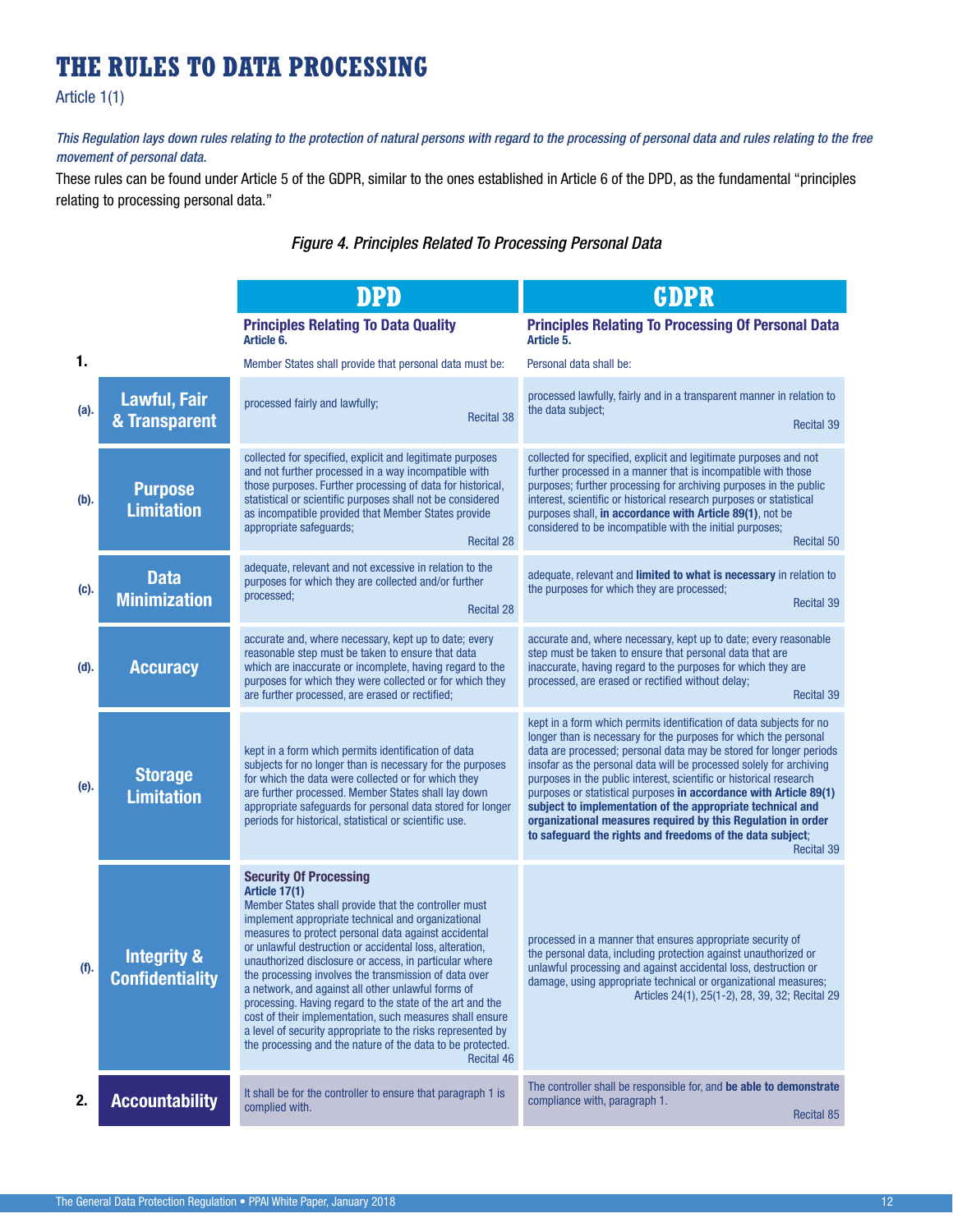## **Data Principles**

#### Lawfulness, Fairness and Transparency

#### Article 5(1)a

Article 6(1) identifies lawful basis for processing personal data when there is (a) consent, (b) contract, (c) legal obligation, (d) vital interest, (e) public interest or (f) legitimate interest.

- *(a) the data subject has given consent to the processing of his or her personal data for one or more specific purposes;*
- *(b) processing is necessary for the performance of a contract to which the data subject is party or in order to take steps at the request of the data subject prior to entering into a contract;*
- *(c) processing is necessary for compliance with a legal obligation to which the controller is subject;*
- *(d) processing is necessary in order to protect the vital interests of the data subject or of another natural person;*
- *(e) processing is necessary for the performance of a task carried out in the public interest or in the exercise of official authority vested in the controller;*
- *(f) processing is necessary for the purposes of the legitimate interests pursued by the controller or by a third party, except where such interests are overridden by the interests or fundamental rights and freedoms of the data subject which require protection of personal data, in particular where the data subject is a child. It is important to note that there is no hierarchy of the lawful basis for processing personal data and the most appropriate basis will depend the purposes for processing.*

Relevant References: Articles 6, 9, 10 / Recitals 39, 45, 50, 63

The grounds for *fair* processing requires informing data subjects of the existence of the processing activities and its purposes at the moment of collection. The data subject must also be informed of the existence of profiling and consequences, if applicable. Relevant References: Article 6 / Recitals 39, 45, 60, 71

While not explicitly defined in the GDPR, *transparency* takes the form of specific requirements found in later articles. Article 12 provides general rules on transparency, which apply to the provision of information (Articles 13-14) and communications with data subjects concerning their rights (Articles 15-22) and in relation to data breaches (Article 34). The principle of transparency requires that any information and communication concerning the processing of personal data must be easily accessible and easy to understand, and that clear and plain language be used. More specifically, this principle ensures data subjects receive information on the identity of controllers and purposes of the processing of personal data. Data subjects should be made aware of risks, rules, safeguards and rights in relation to the processing of personal data and how to exercise their rights in relation to such processing.

Relevant References: Articles 12-22, 34 / Recitals 39, 58-63, 71

#### Purpose Limitation

#### Article 5(1)b

The principle of *purpose limitation* can be broken into two main ideas: (1) personal data may only be collected for specified (defined), explicit (clear) and legitimate purposes (legal basis) determined at the moment of collection and (2) personal data must only be processed in a manner compatible with those purposes, otherwise, it is required to establish a new and separate legal basis. There are also two exemptions to this principle: (1) under Article 89(1), processing for archiving, scientific, historical or statistical purposes as far as appropriate technological and organizational measures are in place to protect the rights and freedoms of the data subjects, in particular, the principle of data minimization and (2) under Article 6(4), processing for another purpose compatible with the purpose for which the personal data are initially collected. To assess compatibility, the following points should be considered:

- *(a) any link between the purposes for which the personal data have been collected and the purposes of the intended further processing;*
- *(b) the context in which the personal data have been collected, in particular regarding the relationship between data subjects and the controller;*
- *(c) the nature of the personal data, in particular whether special categories of personal data are processed, or whether personal data related to criminal convictions and offenses are processed;*
- *(d) the possible consequences of the intended further processing for data subjects;*
- *(e) the existence of appropriate safeguards, which may include encryption or pseudonymization.*

Relevant References: Article 6 / Recitals 39, 45, 50

#### Data Minimization

#### Article 5(1)c

The principle of *data minimization* requires personal data to be adequate, relevant and limited to what is necessary in relation to the purposes for which they are processed. To limit the storage of the personal data to a strict minimum, there is a need to establish time limits for storing and deleting data or for conducting periodic reviews to assess what should be deleted.

Relevant References: Article 25 / Recitals 39, 156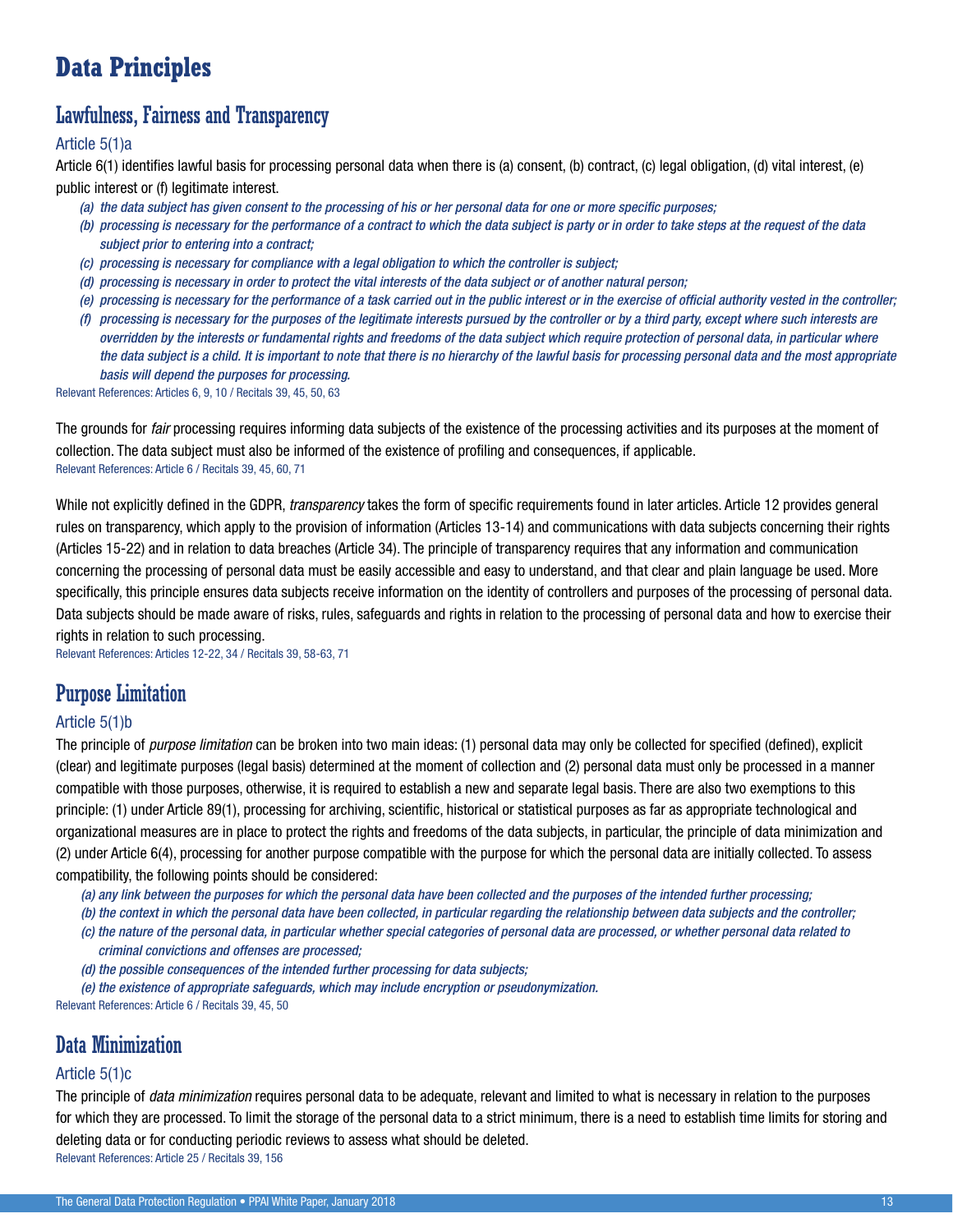#### **Accuracy**

#### Article 5(1)d

The principles of *accuracy* imposes the responsibility to take every reasonable step to ensure that personal data are accurate and up to date concerning the specific purposes for which they are processed. Inaccurate data shall be erased or rectified without delay. Relevant References: Article 18 / Recital 39

#### Storage Limitation

#### Article 5(1)e

The principle of *storage limitation* refers to the obligation to keep the personal data as far as necessary to identify the data subjects for the purposes established. In that sense, the data retention has to be scheduled in a way that personal data is erased when the purposes have been served. The GDPR introduces two important new factors: (1) there are specific provisions on the processing of personal data for historical, statistical or scientific purposes under Article 89(1), and (2) the principle should be read in light of the "right to be forgotten," under which data subjects have the right to erasure of personal data, in some cases sooner than the end of the maximum retention period. Relevant References: Articles 6, 23, 25 / Recitals 39, 45

#### Integrity and Confidentiality

#### Article 5(1)f

The principles of *integrity and confidentiality* require that appropriate security of personal data during the processing of personal data is ensured. This should include protection against unauthorized or unlawful processing, destruction and damage. Appropriate technical or organizational measures are to be taken in order to comply with this requirement, which can include data encryption or psuedonymization. This principle was included in the DPD; however, the GDPR moves this obligation under the 'data protection principles,' reinforcing the idea that data security is a fundamental obligation of all controllers and processors.

The principle of *integrity* is the property specifically of accuracy and completeness to ensure the data subjects are not jeopardized by altered, inaccurate information. The principle of *confidentiality* requires that information not be made available or be disclosed to unauthorized individuals, entities or processes. This means, personal data must be classified as confidential even within the organization, as it is extremely unlikely, that every single person in the organization needs to have access to personal data. Relevant References: Article 32 / Recitals 74-84, 94, 95

#### **Accountability**

#### Article 5(2)

In addition to the six data protection principles, the GDPR introduces the principle of *accountability*, without which the others cannot be brought to life. According to this principle, the controller shall be responsible for compliance with the principles listed in Article 5(1) and must be able to demonstrate compliance, for example, documenting their decisions made when engaging processing activities. Relevant References: Article 24

### **Consent**

#### Article 7.

#### DPD, Article 2(h).

The data subject's *consent* shall mean any freely given specific and informed indication of his wishes by which the data subject signifies his agreement to personal data relating to him being processed.

GDPR, Article 4(11).

*Consent* of the data subject means any freely given, specific, informed and unambiguous indication of the data subject's wishes by which he or she, by a statement or by a clear affirmative action, signifies agreement to the processing of personal data relating to him or her.

In an effort to facilitate proper jurisdiction, the GDPR codified a comprehensive approach for data captured and shared by obtaining, upholding and revoking consent by data subjects. Much like the previous directive, consent must be freely given, informed and revocable. The GDPR expressly states that where there is an imbalance of power between the party giving consent and the party receiving it, consent is not valid. Consent should also be evidenced by a statement or affirmative conduct to clearly indicate the purpose in context. Companies may now no longer use one statement of consent to allow data to be used in multiple ways; consent must be sought for each reason the company proposes to use the data. Consent must be active. Companies cannot rely on silence, inactivity or consent given prior to changes in policy. In addition, statements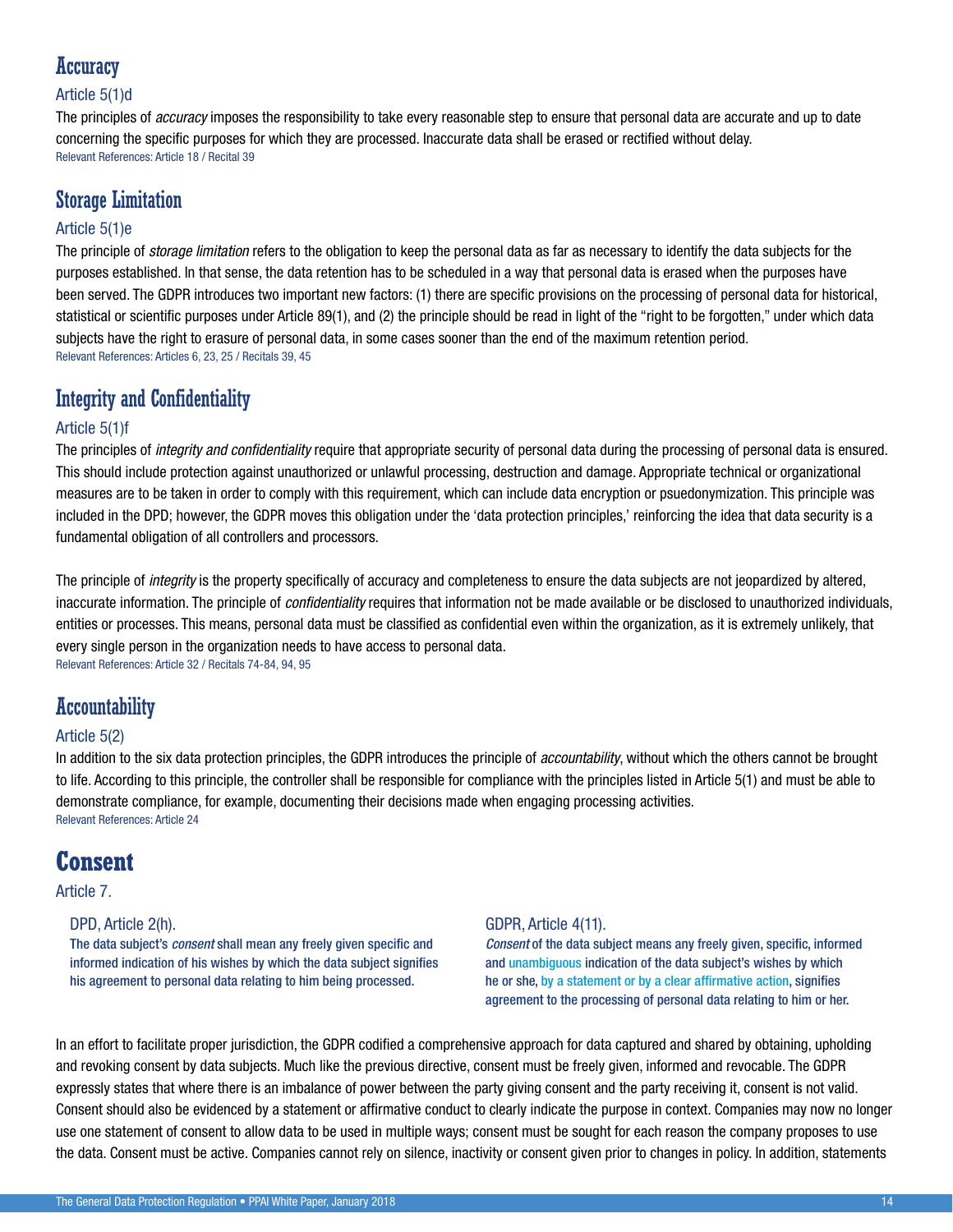of consent cannot be bundled with other statements such as the terms of use, or by posting a link to a company's privacy policy. The elements of valid consent have been listed as: (i) the Data Subject must have been under no pressure when consenting; ii) the Data Subject must have been duly informed about the object and consequences of consenting and iii) the scope of consent must be reasonably concrete. It must be noted that all of these requirements must be present for valid consent to exist.

Article 7(1) requires the ability to demonstrate that "the data subject has consented to the processing of his or her personal data. If consent is given in the context of a written declaration, Article7(2) states that it must be presented "in a manner which is clearly distinguishable from the other matters, in an intelligible and easily accessible form, using clear and plain language." This provision ensures that data subjects are aware that they are giving consent and for what particular processing of their personal data the consent is being given for. The importance of this provision is further appreciated under Article 7(3) where "the data subject shall have the right to withdraw his or her consent at any time." In light of this provision, the essence of Article 7(2) is made clear and seeks to ensure that consent is genuinely obtained to avoid processing without the necessary consent. Consent could be a written or oral statement or even electronic. Silence, pre-ticked boxes or inactivity should not therefore constitute consent.

Article 8 of the GDPR details the conditions for obtaining child consent in relation to the information society. It provides that in relation to an information society, "the processing of the personal data of a child shall be lawful where the child is at least 16 years old. Where the child is below the age of 16 years, such processing shall be lawful only if and to the extent that consent is given or authorized by the holder of parental responsibility over the child." This simply means that only Data Subjects who are above the age of 16 can provide consent to the processing of their personal data by the information society.

In an employment context, the GDPR extends individual rights to employees to object to certain processing, to have data corrected or restrict how data is used, and to be forgotten. Companies with EU employees will need to review current processes and likely look for alternative legal options for each category of personal data. The onus will be on the employer to show that the employee gave adequate consent. Employers will no longer be able to rely on generic consent clauses to data processing in employment contracts. Those clauses may fall foul of the requirement that consent be freely given, due to the imbalance of negotiating power; they are also not distinguishable from other matters. If you have offices in the EU, you will need to review your employment policies. The burden is on the employer to show that the employee gave adequate consent.

Overall, obtaining lawful consent under the GDPR will require companies to review and update current standards to ensure the systems and processes not only maintain an audit trail of consent, but also orchestrates deliberate measures when consent is withdrawn. This will apply to each and every channel through which data is captured, as well as each and every repository used to store data throughout the entire business. This presents the burden of not only the technical implementation, such as implementing an interface to edit user data, but also doing so without creating unnecessary friction in the company's day-to-day business.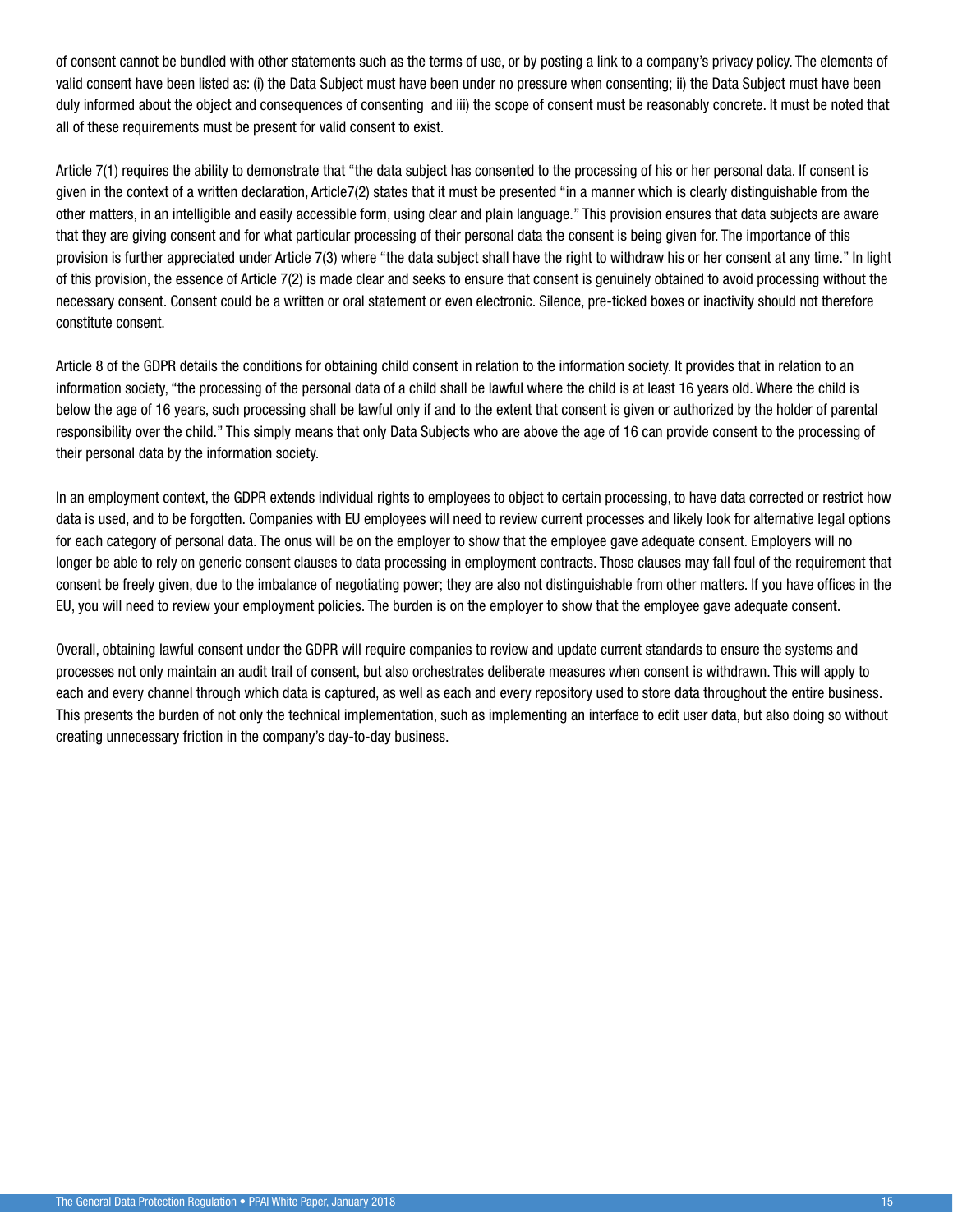## **DATA SUBJECT RIGHTS**

Along with the expanded definition of personal data, the GDPR also provides data subjects with enhanced, powerful rights regarding how companies may retain and process their personal data. Under the current directive, data subjects hold the rights of access, rectification, erasure, objection, and the right not to be subject to automated processing decisions. The GPDR further reinforces individual rights by expanding these and introducing new ones.

#### *Figure 5.*

#### Existing Rights

| <b>Right Of Access</b><br>Article 15.                      | The right of access allows individuals the ability to confirm whether or not their personal data is being processed, as well as prompt<br>open access. Much like the directive, companies must provide categories of concern and identify any external recipients that have<br>been or will be exposed to the data. Companies must also disclose the purpose of processing, source of, and duration for which the<br>data will be stored under the new regulation. A key change is reflected in the timescale of response, where companies no longer<br>have 40 days to respond but must act on the request without delay. Whereas under the directive, a nominal fee was charged for<br>access to this information, now companies now must provide access to the consumer at no charge.                                                                                                                                                                                                                                                                                                           |
|------------------------------------------------------------|----------------------------------------------------------------------------------------------------------------------------------------------------------------------------------------------------------------------------------------------------------------------------------------------------------------------------------------------------------------------------------------------------------------------------------------------------------------------------------------------------------------------------------------------------------------------------------------------------------------------------------------------------------------------------------------------------------------------------------------------------------------------------------------------------------------------------------------------------------------------------------------------------------------------------------------------------------------------------------------------------------------------------------------------------------------------------------------------------|
| <b>Right To</b><br><b>Rectification</b><br>Article 16.     | The right to rectification provides data subjects with the ability to correct any inaccurate or incomplete information. Previously, this<br>was only granted when necessary to ensure fair processing; however, under the GDPR, data subjects may make changes to any<br>personal data and companies are required to share corrections with any third parties that have obtained the information.                                                                                                                                                                                                                                                                                                                                                                                                                                                                                                                                                                                                                                                                                                  |
| <b>Right To Object</b><br><b>Processing</b><br>Article 21. | The right to object processing can be sanctioned at any time by the data subject. Unlike the directive, companies now must cease<br>objectionable processing data even if used for legitimate interests, direct marketing or even research purposes. Companies must<br>have structures in place so that employee personal data can be easily accessed, provided upon request, and reasons behind<br>processing can be justified.                                                                                                                                                                                                                                                                                                                                                                                                                                                                                                                                                                                                                                                                   |
| <b>Right To Erasure</b><br>Article 17.                     | The right to erasure is popularly referred to as the 'right to be forgotten,' and prompts the obligation to erase personal data without<br>delay. Under the GPDR, personal data must be removed when the data is no longer needed for the original purpose, when there are<br>no other reasons for processing or when the individual withdraws consent. This right gained attention after a landmark case in 2014,<br>when the ruling rejected the long-established concept of free-flowing data online. The case began in 2009, when Spanish lawyer<br>Mario Costeja Gonzàlez requested the payment of his debt be erased by the newspaper that had published the information and for<br>Google to expunge the links. Because his debt had been resolved many years earlier, it was no longer considered relevant by the<br>Europe's highest court, championing a universal 'right to be forgotten.' Under the GPDR, personal data must be removed when the<br>data is no longer needed for the original purpose, there are no other grounds for processing, or the individual withdraws consent. |

#### New Rights

| <b>Right To</b><br><b>Restriction Of</b><br><b>Processing</b><br>Article 18. | The right to restriction of processing requires companies to suspend further use while allowing existing data to continue to be stored.<br>Similar to the 'right to erasure,' any third party linked to this data may be held liable.                                                                                                                                                                                                                                                                                                           |
|------------------------------------------------------------------------------|-------------------------------------------------------------------------------------------------------------------------------------------------------------------------------------------------------------------------------------------------------------------------------------------------------------------------------------------------------------------------------------------------------------------------------------------------------------------------------------------------------------------------------------------------|
| <b>Right To Data</b><br><b>Portability</b><br><b>Article 20.</b>             | The <i>right to data portability</i> allows individuals to obtain all records of previously-consented-to personal data held by the company<br>and give it to an entity of their choosing, which may be a competitor. Data must be provided free of charge and without undue delay<br>in a structured, commonly used, machine-readable format, so that the new company can readily import and make use of the data.<br>This prospect puts power in the hands of consumers to swap to an alternate service provider using the same personal data. |

## **ACCOUNTABILITY IN PRACTICE**

### **Data Controller & Data Processor**

Whereas liability once waived the distinction between 'data controllers' and 'data processors,' the GDPR applies directly to both roles. The data controller is the entity determining the purposes for which, and the way in which, personal data is processed. By contrast, the data processor is any entity directly involved in collecting, storing and transferring personal data. Sometimes the controller and processor are the same entity; sometimes one is using the services of the other; yet, both must adhere to the GDPR. To fall under the scope of regulation, the GDPR implicitly states that it is not necessary to directly collect, store or destroy the data, and it is sufficient to retrieve, consult, organize, structure, align, combine, disseminate, disclose by transmission or soft-delete data about EU individuals. In other words, the GDPR impacts every entity handling or using the data of an EU data subject—in essence, every professional in the modern era business.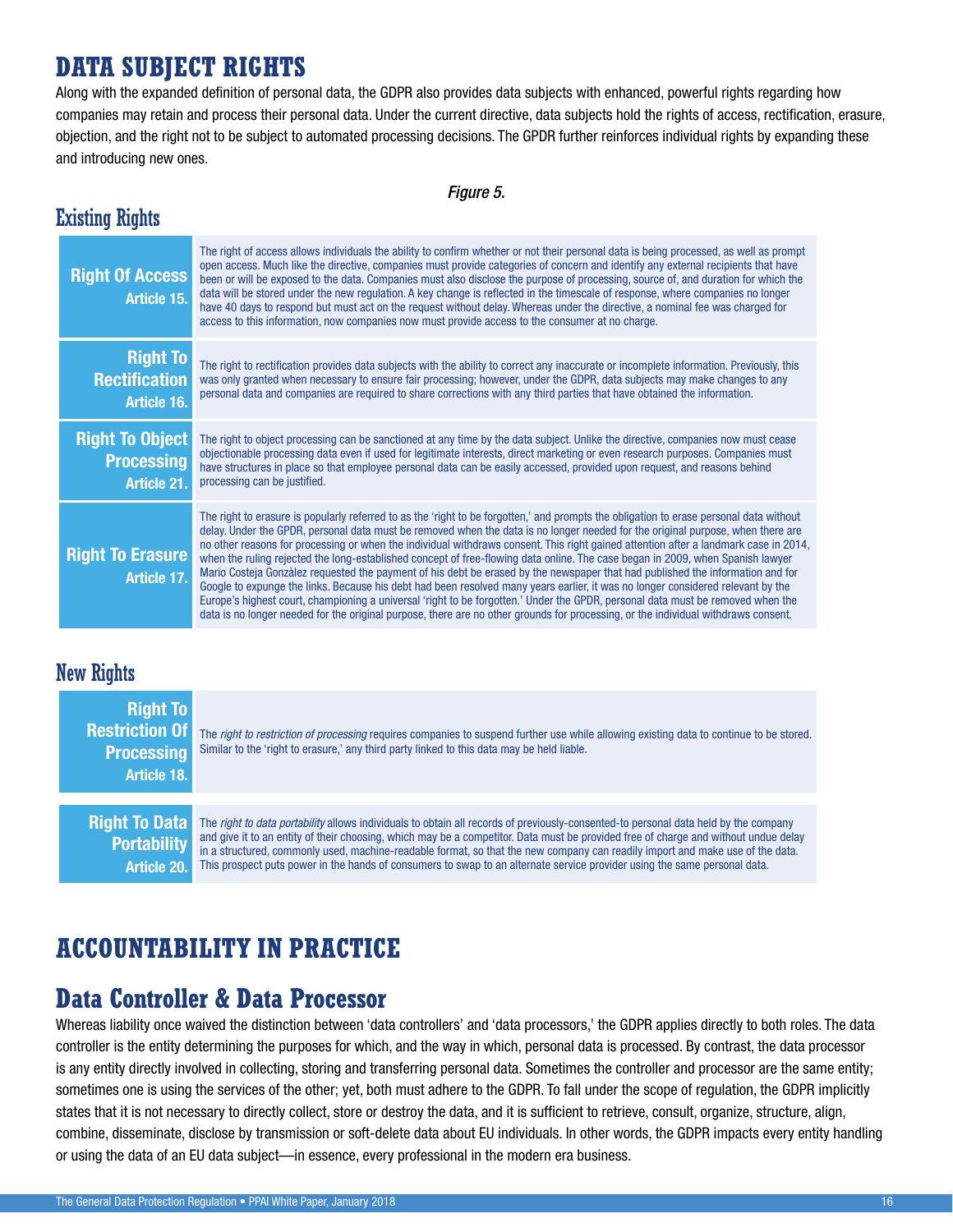## **Records Of Processing Activities**

Article 30.

The GDPR represents a paradigm shift for companies. Under the 1995 EU Directive currently in force, companies are expected to give notice to competent data protection authorities prior to engaging in certain processing activities.

The GDPR removes prior-notice obligations and instead requires controllers to maintain records of all processing activities, including for certain, specified types of information. The purpose of these records is to allow the controller to demonstrate compliance with GDPR requirements, and records must be made available to the relevant supervisory authority upon request. To comply with this obligation, companies must begin conducting data protection audits to make an inventory of the different personal data processing activities carried out within an organization. Companies that do not begin to implement recordkeeping as the effective date of the GDPR approaches will certainly face difficulties in complying with the GDPR's requirements.

Under the GDPR, both controllers and processers must demonstrate compliance accountability as an enumerated legal requirement. This will require both entities to implement a compliance framework to demonstrate activities in accordance, rather than merely confirming as such. As such, the regulation infers obligations to keep detailed records on how information is used and stored, as well as documenting decisions made outside of the processes in place.

#### **Controller**

#### Article 30(1)

- *(a) the name and contact details of the controller and, where applicable, the joint controller, the controller's representative and the data protection officer;*
- *(b) the purposes of the processing;*
- *(c) a description of the categories of data subjects and of the categories of personal data;*
- *(d) the categories of recipients to whom the personal data have been or will be disclosed including recipients in third countries or international organizations; where applicable, transfers of personal data to a third country or an international organization, including the identification of that third country or international organization and, in the case of transfers referred to in the second subparagraph of Article 49(1), the documentation of appropriate safeguards;*
- *(f) where possible, the envisaged time limits for erasure of the different categories of data;*
- *(g) where possible, a general description of the technical and organizational security measures referred to in Article 32(1).*

#### Processor

#### Article 30(2)

- *(a) the name and contact details of the processor or processors and of each controller on behalf of which the processor is acting, and, where applicable, of the controller's or the processor's representative, and the data protection officer;*
- *(b) the categories of processing carried out on behalf of each controller;*
- *(c) where applicable, transfers of personal data to a third country or an international organization, including the identification of that third country or international organization and, in the case of transfers referred to in the second subparagraph of Article 49(1), the documentation of appropriate safeguards;*
- *(d) where possible, a general description of the technical and organizational security measures referred to in Article 32(1).*

## **Data Protection By Design And By Default**

Article 25.

The GDPR requires companies to implement measures to ensure an appropriate level of security is in place for processing. This is embraced and codified through the concept that requires data privacy as a default to business operations. Rather than considering how to incorporate privacy after a new product or strategy has been designed, companies will be expected to embed data privacy into all business processes and functionalities from the outset. This will also require entities to: (i) minimize data collected, (ii) not retain that data beyond its original purpose and (iii) give the data subject access and ownership of that data. Recital 78 provides controllers with measures that should be adopted to meet the principles of data protection by design and data protection by default.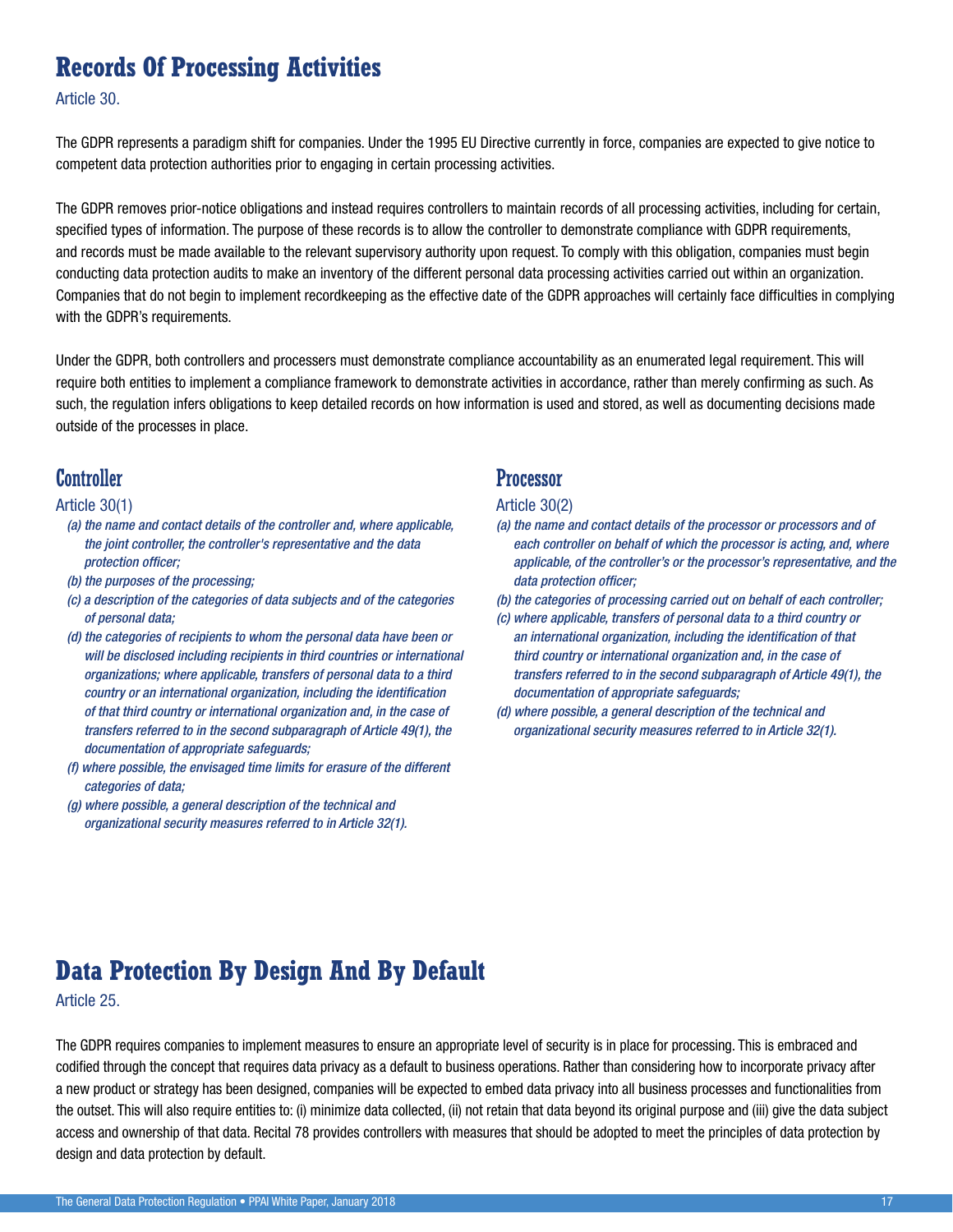### Recital 78

*Such measures could consist inter alia, of minimizing the processing of personal data, pseudonymising personal data as soon as possible, transparency*  with regard to the functions and processing of personal data, enabling the data subject to monitor the data processing, enabling the controller to create and *improve security features.*

Traditionally, anonymous data has not been subject to data protection laws. However, in today's digital world, anonymized data can easily link to revealing one's identity and it is not very hard to build a profile of a person without the traditional means of identification such as a name or address. For example, a team at Harvard was able to identify individuals from anonymized data in a genetics database by cross-referencing it with other public databases.<sup>35</sup> The accuracy rate was 42 percent based on the use of only three types of information—zip code, date of birth, and gender—rose to 97 percent when the first name was added. Another example came from a team of researchers at the University of Texas at Austin who used de-anonymization tools on 500,000 Netflix users who had "anonymously voted" for their preferred movies back in 2007.36 In this case, the researchers were also able to identify users by linking votes with another public database with movie ratings. Both of these studies illustrate that the use of anonymous data may constitute an intrusion of an individual's privacy.

Unlike the current directive, the GDPR introduces the concept of 'pseudonymizing.' Much like anonymization, *pseudonymization* is a process of replacing identifiable attributes with values to prevent the individual from being directly identified. The key difference between the two, is keeping the identifiable attributes inaccessible to users of "pseudonymized data." Simply put, 'pseudonymization' is a method to substitute identifiable data with a reversible, consistent value. *Anonymization* is the destruction of the identifiable data, liable to indirect re-identification. After 'pseudonymizing,' data is no longer directly identifiable, but can still be referred back to a specific individual when combined with other data and statistical analysis.

The rise of pseudonymization can be seen as a response to technicalogial advances. By introducing the new concept, the GDPR acknowledges that even seemingly impersonal data can be personally identifying, but that such data is potentially valuable. Because 'pseudonymizing' data reduces the privacy risks for data subjects, the GDPR's requirements are relaxed (though not altogether removed) when companies use this process for personal data that they collect; the upcoming regulation seems to accept that data will be reused more frequently for novel purposes, and offers guidance to that end. By designating formal avenues for the use of data, the GDPR is in essence, accepting the value of data, so long as it is used in a lawful way. Recital 78 also refers to the 'Data Minimization Principle,' in which the minimum required is collected and processed for the expressed intended use. Recital 83 advises controllers to evaluate the risks of processing and implement measures to mitigate those risks, such as encryption and ensuring an appropriate level of security, including confidentiality.

#### Recital 83

*In order to maintain security and to prevent processing in infringement of this Regulation, the controller or processor should evaluate the risks inherent in the processing and implement measures to mitigate those risks, such as encryption. Those measures should ensure an appropriate level of security, including confidentiality, taking into account the state of the art and the costs of implementation in relation to the risks and the nature of the personal*  data to be protected. In assessing data security risk, consideration should be given to the risks that are presented by personal data processing, such as *accidental or unlawful destruction, loss, alteration, unauthorized disclosure of, or access to, personal data transmitted, stored or otherwise processed which may in particular lead to physical, material or non-material damage.*

## **Data Protection Officer** Articles 37-39.

The GDPR requires Data Protection Officers (DPO) to be appointed for all public authorities, and where core activities involve "regular and systematic monitoring of data subjects on a large scale" or where the entity conducts large-scale processing of "special categories of personal data." Though an early draft of the GDPR limited mandatory DPO appointment to companies with more than 250 employees, the final version has no such restriction.

The regulation does not define the specific credentials DPOs must carry; however, where required, the DPO should be aptly appointed "on the basis of professional qualities, including "expert knowledge of data protection law and practices." Guidelines under Article 29 from the EU Working Party (WP29) were later published to better interpret language within the regulation, which states that required levels of expertise "must be commensurate with the sensitivity, complexity and amount of data an organization processes. The DPO should thus be chosen carefully, with due regard to the data protection issues that arise within the organization."37 In Oxford University's International Data Privacy Law journal, Eric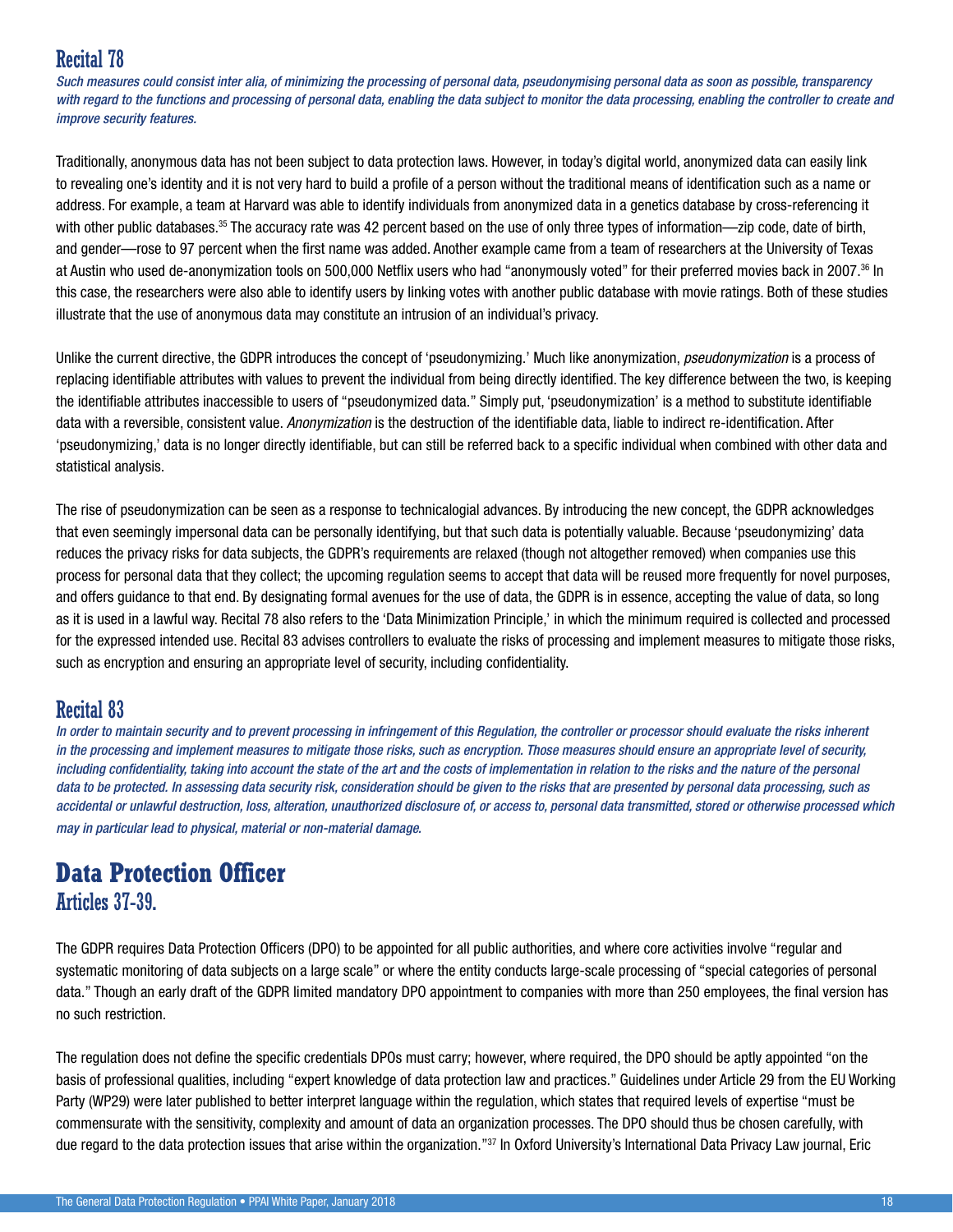Lachaud reached the conclusion that the most appropriate certification for the DPO is a combination of the IAPP's Certified Information Privacy Professional credential for EU professionals (CIPP/E) and Certified Information Privacy Manager (CIPM).38 The IAPP also offers the Certified Information Privacy Technologist (CIPT) credential, as well as a version of the CIPP for the U.S. The DPO is not an at-will position and must inherit protected employment status under a four-year term. The DPO is not required to work solely for a single entity and may be appointed to a group of undertakings, provided the part is easily accessible for all.

DPO positions are expected to be highly competitive and sought after. In fact, an International Association of Privacy Professionals (IAPP) study reported that the upcoming EU regulation will create a demand for "at least 75,000" DPOs worldwide.

The study, which was designed to determine the global reach of the GDPR, found that the U.S. will have the largest demand for DPOs (9,000), followed by China (7,568), Switzerland (3,103) and Russia (3,068).

## **The Case For A DPO At Every Company**

Data Protection Officers assume a vital and powerful role for both controllers and processors, and while this mandate is not required for many within the industry, EU regulators highly encourages a DPO designation. The concept of a DPO or a DPO-like position has considerable merit for any company concerned about data security. The GDPR envisions the DPO as the internal executive authority on data privacy legalities and enforcement. This role embodies expert knowledge and their core activity is to stay up to date with all relevant compliance requirements, not only those defined in GDPR, but country- and industry- specific regulations. Creating a DPO-like position is not just a matter of internal self-defense, it's a proactive, strategic move that offers significant opportunities.

# What Now?

## **THE GDPR IMPACT**

### **Enforcement**

EU-member Supervisory Authorities (SAs) will be responsible for enforcing the upcoming GDPR through investigative and corrective powers, including directly against U.S. companies that have a physical presence in the EU. U.S. companies without a physical presence in the EU but that knowingly and actively conduct business in the EU are required to designate a representative located in the EU. In this vein, each representative is prompted the discretionary ability to determine if a U.S. company was purposely collecting EU resident data and enforce breach.

Complaints may be received not only from the Data Subjects themselves but also from any organization or association that either chooses to make a complaint or has been chosen by a data subject to represent their interests. These complaints can be submitted to any Supervisory Authority, not just the SA holding territorial responsibility. In contrast with the previous Directive, the GDPR grants SAs a broader scope of responsibilities and sovereignty including investigative, corrective and authoritative powers.

Investigative powers allow SAs the ability to undertake any complaint received and employ a wide range of measures, including audits or open access to company assets. Corrective powers include the ability to issue warnings, reprimands and orders to bring processing operations into compliance. SAs also hold the right to impose temporary or definitive bans, withdraw certifications, order breaches to be communicated to data subjects, cease data flows altogether and even levy substantial fines.

## **Penalties**

#### Fines

Under the existing Directive, penalties are determined by national law and the maximum is generally low (e.g. in the UK, the largest single fine issued to date is £400,000 or nearly \$535,000).<sup>39</sup> Along with the strengthened policies, the GDPR codifies a penalty structure for violations. Failure to comply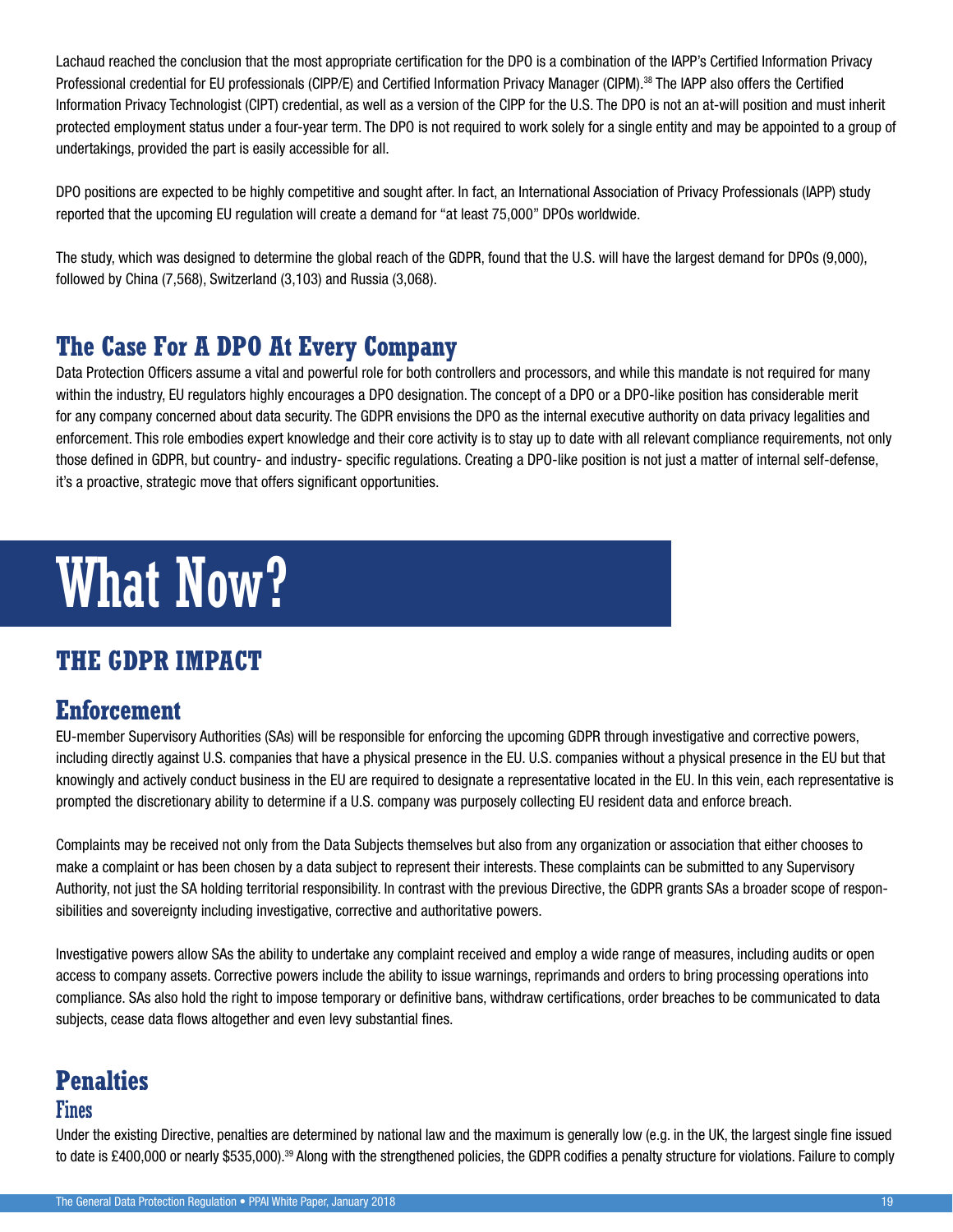with the requirements could result in financial penalties up to €20 million (approximately \$23.5 million) or four percent of a company's global annual revenue, whichever is higher. With the assistance of U.S. authorities, EU regulators can also fine U.S. companies for violating the GDPR.

#### Breach Notification

Because privacy is such a high priority in the new regulation, the GDPR also includes a new breach notification rule. The inclusion of this rule not only highlights the importance of data privacy, but also holds entities accountable for security failures. In the case of a privacy breach, the GDPR requires companies to report the incident to SAs within 72 hours of the discovery of becoming aware.

It is no secret that data breaches are common. In November 2017, Risk Based Security indicated 3,833 reported data security breaches globally, exposing nearly over seven billion personal records. The number of records exposed due to data breaches in the first nine months of 2017 is up 305 percent compared to 2016.40

## **NEXT STEPS**

In an effort to transform data protection culture as well as practice, the GDPR has bold ambitions, and its impact will likely be profound. It advocates for data protection to exist at the core of business values, instead of a casual afterthought. For most U.S.-based companies, the regulation's requirements may be uncontroversial and appear as suggested 'best practices,' at best.

And while the direct impact may seem far-flung for many, the potential ramifications fuel much of modern-day corporate strategy. In fact, a recent survey by PricewaterCoopers revealed the GDPR as a top priority for 92 percent of U.S. companies.<sup>41</sup> Given the stringent list of requirements of the regulation, there are three possible scenarios for companies to adopt: **ignore it, avoid it, embrace it**.

## **– Ignore It –**

The advent of technology has transformed the traditional forms of communication, connection, including the face and the pace of business. As a catalyst to new infrastructures, new monopolies, new politics and new economics, technology is changing who is participating, how business is done across borders, how rapidly competition moves and where the economic benefits are going and not going. The near-zero marginal costs of digital communications and transactions open new possibilities for conducting business on a massive scale. Data once collected manually and stored in drawers is now systematically mechanical and stored in a cloud.

The cloud dates back to 1997, when Emory University Professor Ramnath Chellapa defined the new "computing paradigm where the boundaries of computing will be determined by economic rationale rather than technical limits alone."42 This has become the heart of what the cloud has evolved to today. In 1999, Salesforce.com became the first major driver of the cloud. In their earliest form, cloud services were promoted as delivering enterprise-level IT resources anytime, anywhere. Historically, telecommunication companies offered single, dedicated point-to-point data connections and involved building out physical infrastructure to allow more users to have their own connections. The newly designed cloud network not only allowed shared access to more users, but it could be enabled at a fraction of the cost. Since then, the cloud has grown into a powerful tool for businesses to monitor and analyze every interaction, create a unified repository of information and generate actionable intelligence in real time.

Cloud computing has fueled digital transformation like no other technology disruption before it. Not only has it changed how companies of all sizes and business sectors consume technology, but it continues to innovate at breakneck speed. Cloud platforms enabled new, complex business models and orchestrated more globally-based integration networks in 2017 than many analysts had projected. Thanks to an increasing rate of adoption among SMEs, leading researchers, including Forrester, are adjusting their forecasts upward. Forrester's 2018 predictions expect cloud computing to accelerate enterprise transformation everywhere.43 The November 2017 predictions reflect the growing dominance of cloud application and development platforms and their role in revolutionizing new business models across enterprises today. In fact, nine in 10 business leaders believe cloud computing is the future of modern enterprise, according to the results of Evolve IP's 2017 North American Cloud Adoption Survey.<sup>44</sup> Some of the most popular reasons for the growing dominance in using the cloud are flexibility, scalability and reliability. The Cloud Industry Forum (CIF) study also cited 'innovation support' as an emerging key driver for investment in the cloud.45

The cloud was originally and rightly seen under the domain of the IT department, but today it serves a multitude of functions used by different business units. Beyond internal infrastructure, changing technology is forcing disruption and innovation in ways businesses reach their customers.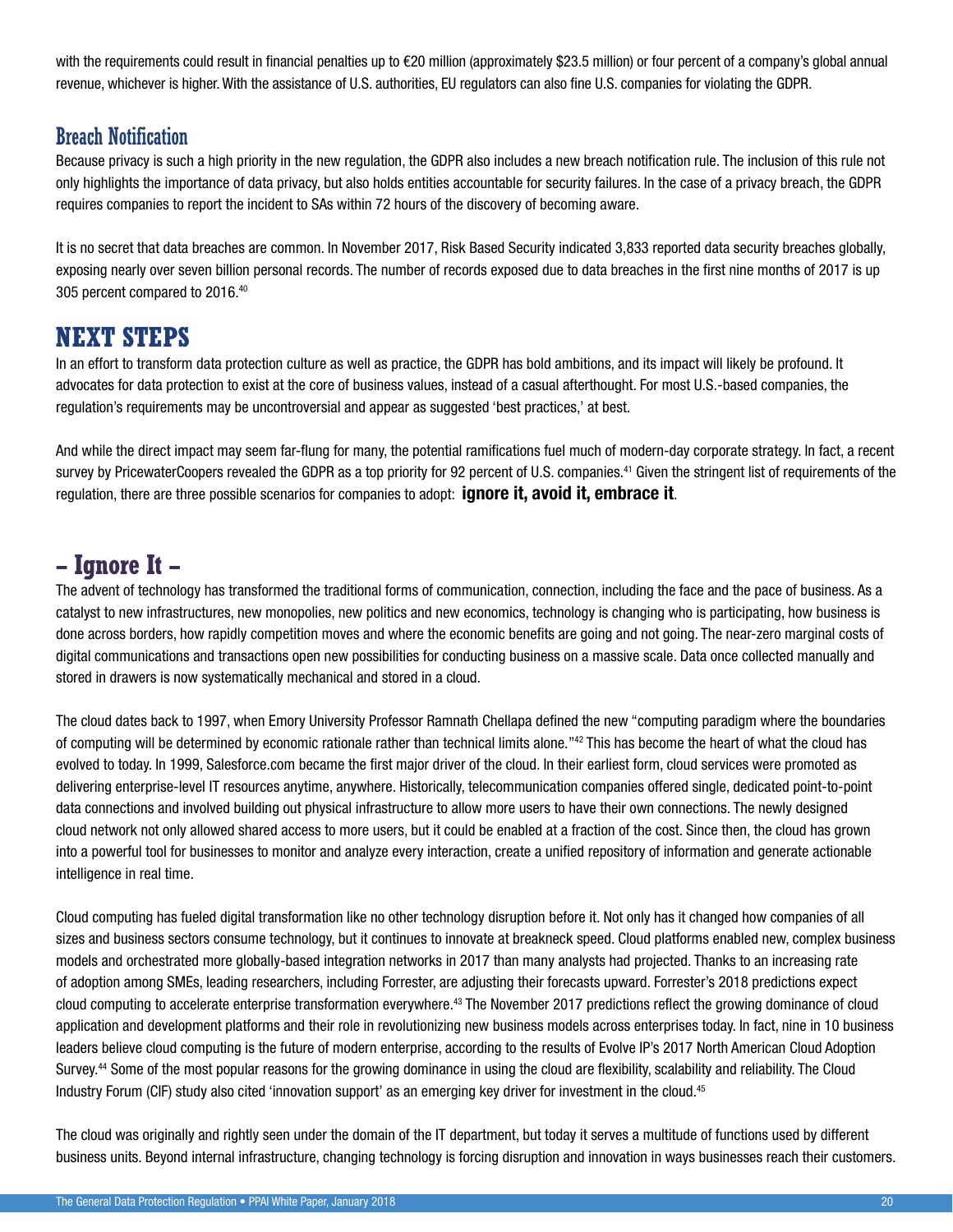And that's no exception to the promotional products industry. According to the 2015 PPAI Technology Study, 31 percent of distributor companies and 41 percent of supplier companies, on average use cloud hosting providers (Figure 6). The large majority believe cloud services have made business easier and 53 percent of suppliers, as well as 39 percent of distributors plan on investing more in cloud services. Whereas 29 percent of small distributors reported the plan to strengthen cloud capabilities, that number nearly triples when querying large distributors, 81 percent of which indicated plans to increase investments.





Source: 2015 Technology Study (PPAI Research, December 2015)

The rapidly growing use of cloud services, the disappearing perimeter between internal and external networks and an influx of new devices are challenging traditional methods of protecting sensitive data, as well as giving rise to security problems. Data can no longer be physically protected; ironically, it is the rapid growth of challenges that is fueling the expansion of the threat landscape. The increase in connected objects and the amount of data generated have created a valuable asset for businesses as well as cybercriminals. Each connection creates a new attack vector for a hacker to target, infiltrate and take control. And the risks will understandably increase as connected objects proliferate.

Unsecured wireless devices and even cloud architecture have come under attack in recent years. Malware is a malicious type of software code that plays a significant role in data security breaches. The 2017 Global State of Information Security® Survey by PricewaterhouseCoopers, logged 38 percent of attacks as malware, a malicious type of software code that plays a significant role in data security breaches.<sup>46</sup> Malware is typically deployed through a phishing email message scam. This involves an unsuspecting victim receiving an email message from a fraudulent source, a victim clicks on a nefarious link or opens an attachment of the email that contains the malware. Ransomware is set to be the most influential virus of 2017.<sup>47</sup> This growing threat generally involves a virus that is discrete, yet powerful. Unlike other malware business models, in which sensitive data is stolen and sold on the darknet, hackers who utilize ransomware as their attack vector receive payment directly from their victims. They do so by disrupting the victim's environment, and their reward is made possible by the anonymity provided by digital currencies such as bitcoin.

According to research by professional services company Accenture, only one percent of cloud services provide notification of security incidents in fewer than 24 hours and 84 percent of cloud services do not immediately delete customer data on termination of contract.<sup>48</sup> In a joint-study with independent research firm Ponemon Institute and Accenture, IBM reported the average cost of cyber-crime globally climbed to \$11.7 million per organization in 2017 and companies in the United States incurred the highest total average cost per crime at \$21.22 million. The next highest average was found in Germany at USD \$11.15 million.

IBM Chairman, CEO and President Ginni Rometty recently said that cybercrime may be the greatest threat to every company in the world.<sup>49</sup> Nobody is immune; almost all companies, private and public, large and small, use common software, hardware and cloud services. Shamini Peter, Chief Operations Officer for promotional products distributor Axis Promotions, says she believes every company in the promotional products industry will see some form of impact from the regulation.

The rise in cybercrime and associated costs makes ignoring the GDPR a challenging task. Cyberinsurance policies will likely begin to mimic the GDPR language. Thus, a violation of GDPR rules may result in a denial of coverage.

## **Every company in the promotional products industry<br>
will see some form of impact.<br>
— Shamini Peter, COO of Axis Promotions will see some form of impact.**<br> **COMPAGE:** Thamini Peter, COO of Axis Promotions — Shamini Peter, COO of Axis Promotions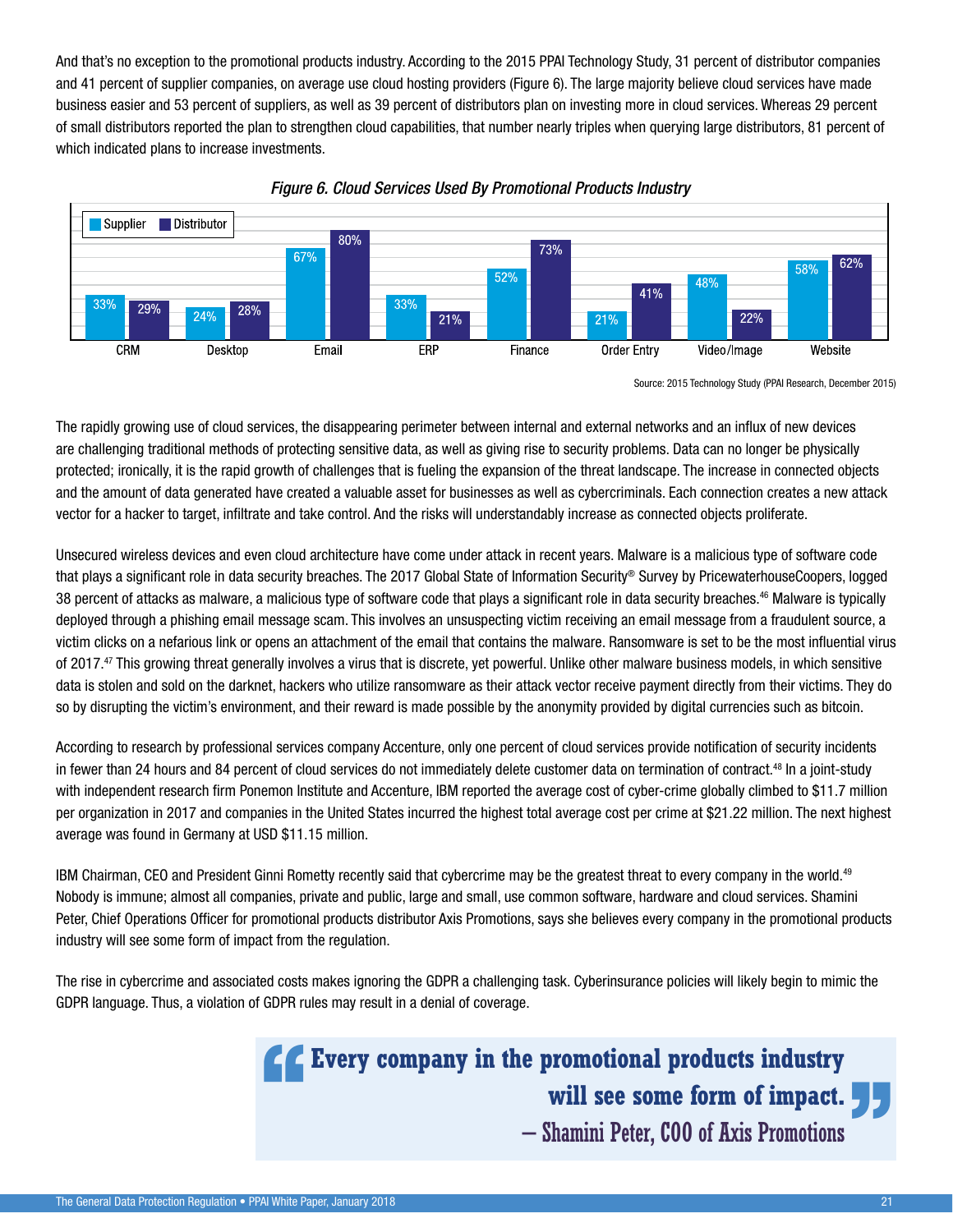## **– Avoid It –**

A year into his tenure as CEO of Google, Sundar Pichai declared his vision of the future at an October 2017 'Made By Google' product announcement: AI.50 Pichai questions how to apply artificial intelligence to rethink every product; he doesn't want to make AI just another feature, but fundamentally ingrain every object in our lives.

Pichai's vision not only presents the evolution of products into intelligent, connected devices, but particularly provides a glimpse into the future of the promotional products industry. As an industry defined by the future of product, 'data-enabled' may be the default for every object in the marketplace. Soon, traditional sources of data will soon be supplemented by another source—the product itself. Smart, connected products will generate real-time information, unprecedented in its complexity and sheer volume. These new types of products will alter the structure of the industry, exposing companies to new competitive opportunities and threats. For example, data about the product's functionality could be valuable to suppliers of those components, and its performance and usage could ultimately provide end-buyers with the direct ROI.

However, all this data opens up new vulnerabilities to private and sensitive information and brings on new challenges of securing it, governing it and protecting privacy. Much like the constraints imposed by the GDPR, in choosing how to capture new value from product data, companies must also consider the how to securely manage data security. In its most recent report, "Data Age 2025," the International Data Corporation (IDC) pinpoints a significant gap between the amount of data being produced today that requires security and the amount of data that is actually being secured, and expects this gap to widen. In fact, IDC predicts that by 2025, almost 90 percent of all data created in the global datasphere will require some level of security, but less than half will be secured.<sup>51</sup>

At its core, smart and connected products are controlled by their users. And while some users may not care how their data is used, others may feel strongly about the privacy and exploitation of it. Companies that choose to ignore the data protection requirements may put themselves at risk of a disrupting the customer experience and potentially damaging a company's reputation. A staggering majority of Americans are concerned about businesses collecting and using personal information, and 95 percent of consumers are more loyal to brands that protect their data's privacy, according to a recent a survey conducted by TechValidate.<sup>52</sup>

While regulatory in nature, GDPR should elevate core values of trust and of building relationships that will enable companies to build on data and gain more value in the marketplace. Failure to implement successful, compliant data protection measures may damage a company's reputation, customer relationships and, ultimately, its financial security. No matter how minimal of a footprint, every U.S. company should get well acquainted with the demands of GDPR. Simple ignorance garners the potential to be on the wrong end of a GDPR request, and the odds are stacked against one's favor. In fact, research and advisory company Gartner predicts that by the end of 2018, fewer than 50 percent of companies affected by the GDPR will be in full compliance with its requirements.<sup>53</sup>

Creating trust online is a fundamental challenge to ensuring that the opportunities emerging in the information economy can be fully leveraged. The handling of data is a central component in this context. In today's digital world, personal data are the fuel that drives much commercial activity online. However, how this data is used has raised concerns regarding privacy and the security of information. As the global economy shifts further into a connected information space, the relevance of data protection and the need for controlling privacy will further increase. Understanding different approaches to and potential avenues for establishing more compatible legal frameworks at national, regional and multilateral levels is important for facilitating international trade and online commerce. The rules surrounding data protection and cross-border flows of data affect individuals, businesses and governments alike, making it essential to find approaches that address the concerns of all stakeholders in a balanced manner.

## **By 2025, almost 90 percent of all data created in the global datasphere will require some level of security, but less than half will be secured.**

Today's websites and apps are powered by sophisticated technology. In order to meet increasing consumer expectations for search capabilities, content consumption, deliverables and more, websites must incorporate robust solutions on the backend. The promotional products industry alone has seen a 55 percent increase in 'online sales' over 10 years, according to the recent *PPAI Sales Volume Study* (Figure 7, page 23). The study defines *online sales* as reflecting any promotional product revenue initiated online, but does not include any merchant-aided transactions fulfilled online.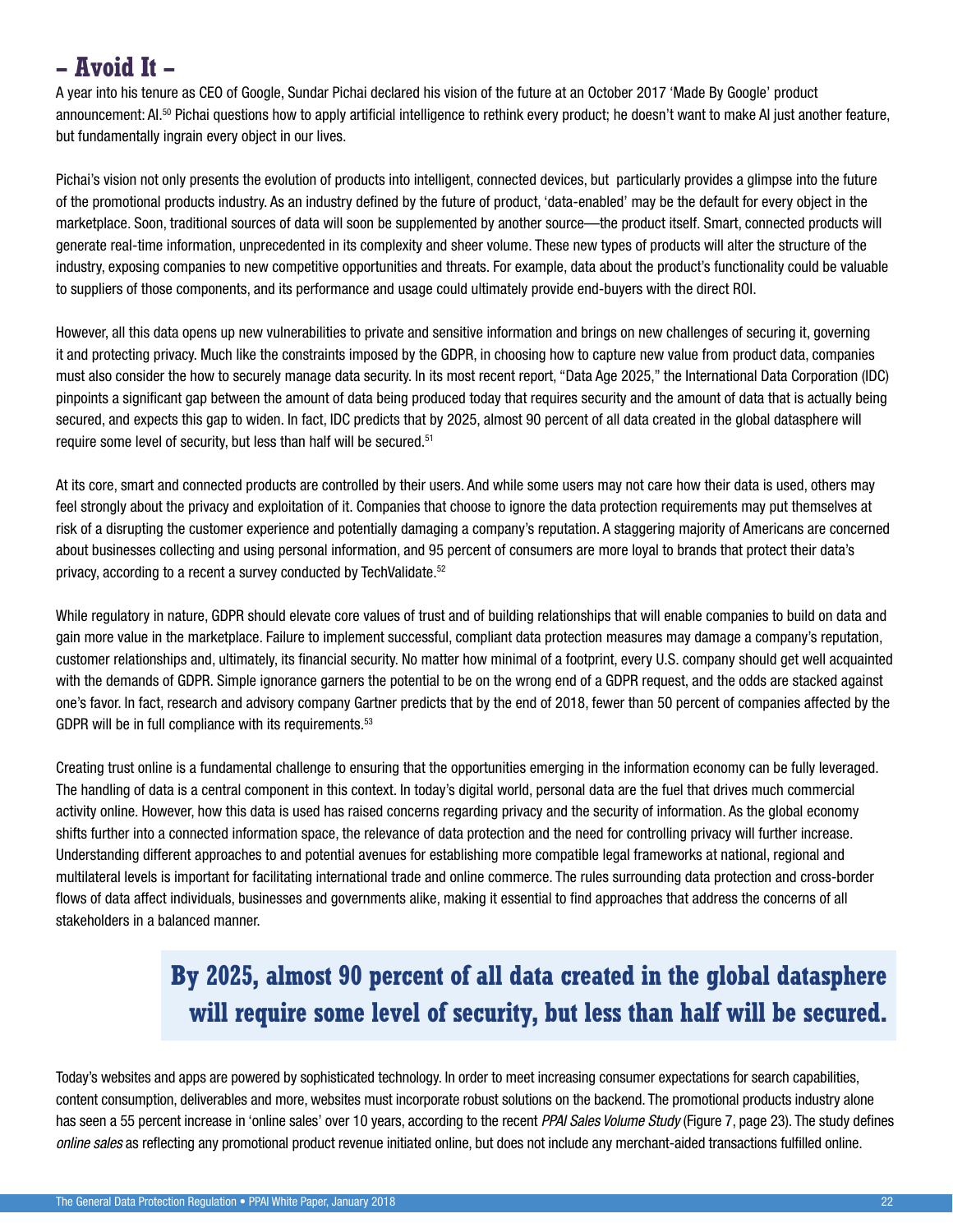Therefore, online sales could be generated from a range of sources including desktop browsers, applications and mobile devices. Not surprisingly, 65 percent of distributors have mobile-friendly websites, as indicated in the 2015 PPAI *Technology Study*. Given the broad online footprint of the industry, companies that ignore the GDPR do so at their own peril.

To put it bluntly: you can't control what you don't see. Digital properties have more third-party code than most realize and this code is compromised more often than you think. A new study conducted by the RiskIQ Threat Research team reveals that some major U.S. firms still have websites that don't comply with the GDPR. RiskIQ discovered that 68 percent had significant security gaps in PII collection and each organization identified an average of 1,891 insecure login forms, 1,663 pages collecting PII insecurely, 1,326 EU first-party cookie violations and 1,265 EU third-party cookie violations.<sup>54</sup>

#### *Figure 7.*

| <b>Promotional Products Industry Sales</b>                                                                                                                                                 |         |         |         |                          |  |  |
|--------------------------------------------------------------------------------------------------------------------------------------------------------------------------------------------|---------|---------|---------|--------------------------|--|--|
|                                                                                                                                                                                            | 2006    | 2011    | 2016    | 10 Year<br><b>Growth</b> |  |  |
| Industry Total<br>Net-Worth*                                                                                                                                                               | \$18.1B | \$17.7B | \$21.3B | $\Delta$ 18%             |  |  |
| <b>Offline Sales</b>                                                                                                                                                                       | \$15.4B | \$14.6B | \$17.1B | $\Delta$ 11%             |  |  |
| <b>Online Sales</b>                                                                                                                                                                        | \$2.7B  | \$3.1B  | \$4.2B  | $\Lambda$ 55%            |  |  |
| *The promotional products industry total net worth is based on actual sales reported by U.S.<br>promotional consultant companies in the PPAI annual Sales Volume Study report. The figures |         |         |         |                          |  |  |

*represent an estimate on the promotional sales of U.S. distributors, including both PPAI members and nonmembers. Figures project across the entire distributor population combined*  sales for small distributors (under \$2.5 million) and large distributor firms (over \$2.5 million).

Source: 2016 Sales Volume Study (PPAI Research, July 2017)

Chris Olson, the CEO and co-founder of software company The Media Trust, says that up to 75 percent of the code executing on a typical website belongs to more than 300 outside vendors. Most brands, he said, "don't track what code these outside vendors have placed on their sites and often don't even know the vendors' names." The startup found that even the simplest websites average 10 third-party vendors. These vendors continuously change and so do their actions. Olson believes that the GDPR's impending arrival means "it's no longer feasible for website operations teams to have an incomplete picture of their digital ecosystem."55

The upcoming regulation poses dozens of new obligations and technical requirements that present pitfalls for companies should they fail to alter their established business practices, regardless of existing processes and procedures already in place. Companies with a public website, social media accounts or email servers, regardless of whether a transaction occurs, may be subject to the GDPR.

### **– Embrace It –**

The promise and peril of data is inevitable. Much like the evolving regulatory landscape, change is pervasive and continuous.

With an expanding risk universe, supply chains can be disrupted by new technologies, unsuspected cyber-crime and the continuous evolving regulatory landscape, and other uncontrollable events. The GDPR enters into force at a crucial time for the digital economy and ecosystem; one in which substantial risks to rights and liberties are emerging, while at the same time vast opportunities to create value, promote welfare and enhance objectives are unfolding.

The availability of and access to data, along with the advanced tools to make sense of the numbers, offers a new way of understanding in the world. The advent of technology has transformed the traditional forms of communication, connection, including the face and the pace of business. As a catalyst to new infrastructures, new monopolies, new politics and new economics, technology is changing who is participating, how business is done across borders, how rapidly competition moves and where the economic benefits are going and not going. And yet, the future of the industry is not shaped by the future of product. In fact, Vice Chairman of Ogilvy & Mather, Rory Sutherland, said "the next revolution will be psychological, not technological."56

Many equate the digital economy with the Information Technology (IT) sector; however, the IT sector falls short in measuring the complete scope because, as McKinsey notes, "digitization, like electricity, is a general-purpose technology that underpins a huge share of economic activity far beyond the sector that supplies it."57 This will be an era not of man versus machine, but man collaborating with machine. In addition to technological change, this new age requires us to change how we do our work.

What also must be recognized is that GDPR is an evolution in data protection, not a total revolution. It demands accountability from companies for their use of personal data, and it enhances the existing rights of individuals. Innovation in the future won't be about continually making new iterations of products but about finding new ways to make people value and want the products. A better understanding of what people value, how they behave and how they make choices could generate just as much economic value. An insights-driven business systematically harnesses data and applies analytically-derived insight to create a competitive advantage. A recent report by Forrester forecasts insights-driven companies will grow 27 percent and startups 40 percent annually, eight times faster than global GDP, projected at 3.5 percent.<sup>58</sup>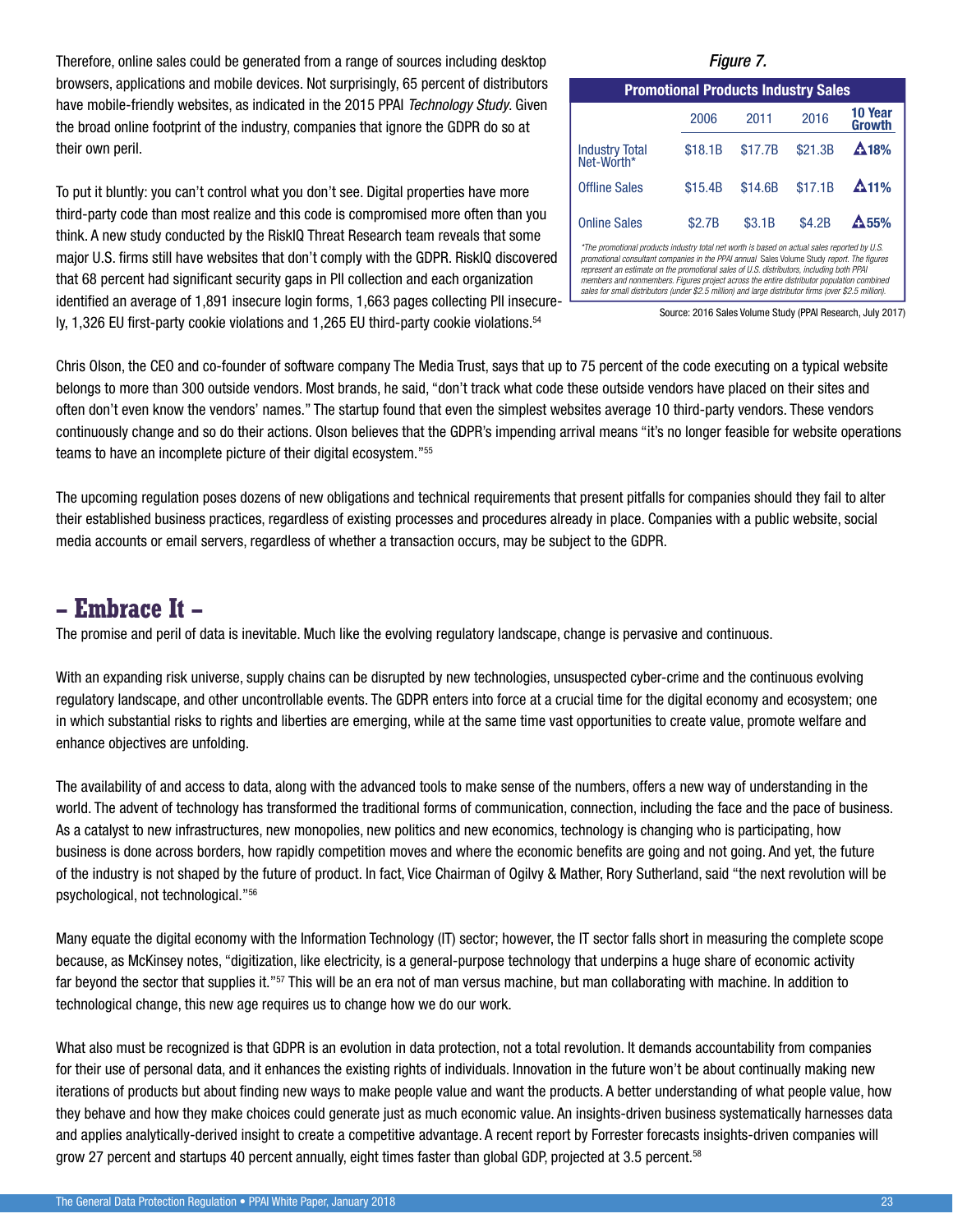## Conclusion

## **COMPLIANCE CHECKLIST**

The GDPR enters into force at a crucial time for the digital economy and ecosystem; one in which substantial risks to rights and liberties are emerging, while at the same time vast opportunities to create value, promote welfare and enhance objectives are unfolding. There is a massive opportunity for data to effect positive change on all of human society. Not only is data making business more effective, but it is in the process of transforming every aspect of the individual's life. Data alone doesn't create competitive advantage; competitive advantage becomes a reality when companies analyze and act on the data. Data without rigorous analysis is at best just rhetoric and, at worse, incredibly harmful. In order to be successful beyond the requirements of the GDPR, companies must also consider related **people** and **processes** during preparation and implementation.

#### People

People are key to implementing a company's data privacy rulebook. The GDPR isn't a regulation that holds a single individual accountable, but one that could hold a company accountable for a single individual's actions. Saying 'I wasn't aware' is not going to be a valid excuse if audited. Because of this, it becomes incumbent in instilling a culture of awareness running in parallel across multiple business lines and geographies. Culture can be defined as "an integrated pattern of human knowledge, belief and behavior," one that "characterizes an organization."59 Privacy should be closely aligned with the company's value system, and proper training should help embed behaviors that will shape the culture over time.

Training is also essential to embedding a privacy program and building a corporate privacy culture. Staff need to know the baseline legal requirements in the organization's approach, and why the organization thinks data protection is important. Data privacy should be top of mind for every employee and should engender a greater sense of responsibility and accountability. Training can create awareness of how employees should take notes and record information about customers, prospects, and employees, as well as how to follow online security protocols such as how to recognize phishing emails and the dangers of clicking on unrecognized email attachments.

#### Process

Given the increasing complexity of the cyberworld, companies should no longer rely solely on ad hoc privacy processes. Even then, awareness and proper training won't single-handedly eliminate every threat, detect every breach or resolve every problem. Data protection is now everyone's job and that will call for a high-grade, cross-functional plan.

The GDPR will concern every channel through which data is collected, including website, email or POS systems, as well as the repositories used to store data, including CRMs, cloud hosting providers and internal infrastructure. Each data point will need thorough monitoring to document where it is coming from, what it is being used for, where and how is it being stored, who is responsible for it, and who has access to it.

## **START NOW**

No company that operates on a global footprint, whether directly or through an array of third parties, can afford to ignore or avoid preparation for the GDPR. For most, this is a critical time to reevaluate the people and processes related to data protection and build flexible solutions to meet today's challenges to continue tomorrow's growth. By engaging the people who deal with these processes in a conversation about the GDPR and why it is important, companies will be better equipped to update processes with the necessary requirements to become GDPR compliant.

While no business can possibly second-quess what future regulations will mandate, a simple analogy helps: much like flows of dollar, where each business unit manager and executive can account for every dollar coming in and going out, the long-term outlook will be to gain fluency in reading digital data ledgers as they are income statements.

The bottom line is that the EU has set a new standard in data protection, and companies that embrace these new standards will be well prepared for the coming shift in expectations.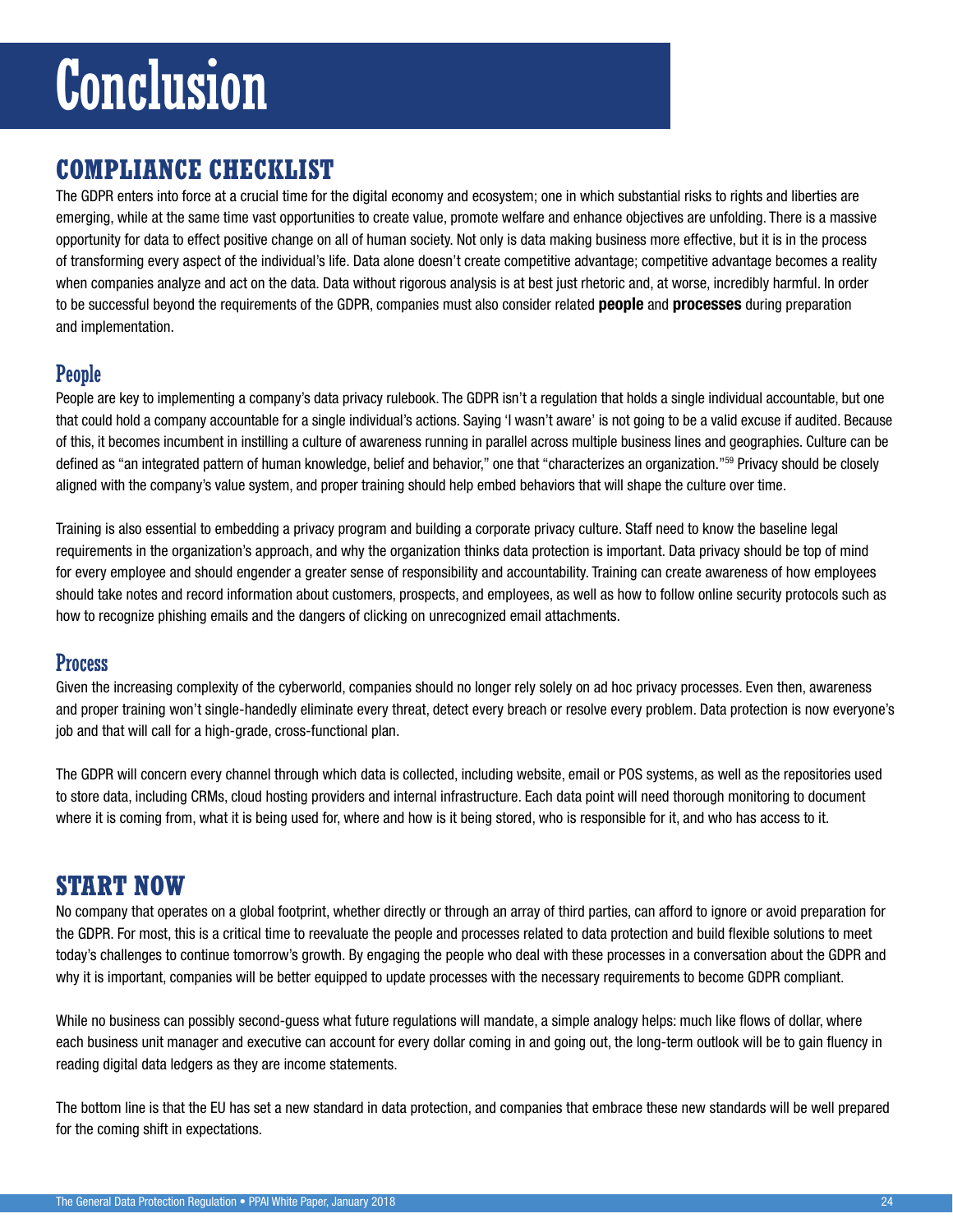# Appendix

## **RESOURCES**

Full text of the GDPR available in the [Official Journal of the European Union](http://ec.europa.eu/justice/data-protection/reform/files/regulation_oj_en.pdf)

[The European Union: A Guide For Americans](http://eeas.europa.eu/sites/eeas/files/guide-for-americans_euintheus.pdf)

## **THE EUROPEAN UNION**

There are currently 28 countries that represent the European Union (EU) as 'member states.' The EU population is estimated at 511.8 million<sup>60</sup> compared to 326.2 million in the United States.<sup>61</sup>

Twenty-two member states participate in the 'Schengen Area' of free movement in which internal border controls have been removed, eradicating the need for passports. Bulgaria, Croatia, Cyprus, Ireland, Romania and the United Kingdom are currently not affiliated with the Schengen Area; however, Bulgaria and Romania are currently in the process of joining. There are also non-EU States within the Area including Iceland, Norway, Switzerland and Liechtenstein.<sup>62</sup>



Potential Candidates Bosnia & Herzegovina (BA) Kosovo (XX)\*\*\*\*

\*as of November 2017

\*\*in March 2017, British Prime Minister, Theresa May formally notified the European Council of the United Kingdom's decision to leave the EU. Legally known as Article 50, the UK's announcement initiated the formal withdrawal process, estimated to take up to two years. The UK remains a full member of the EU until it completes withdrawal negotiations, a process that has not yet begun.

\*\*\*formerly Yugoslav

\*under UNSCR1244

Source: europa.eu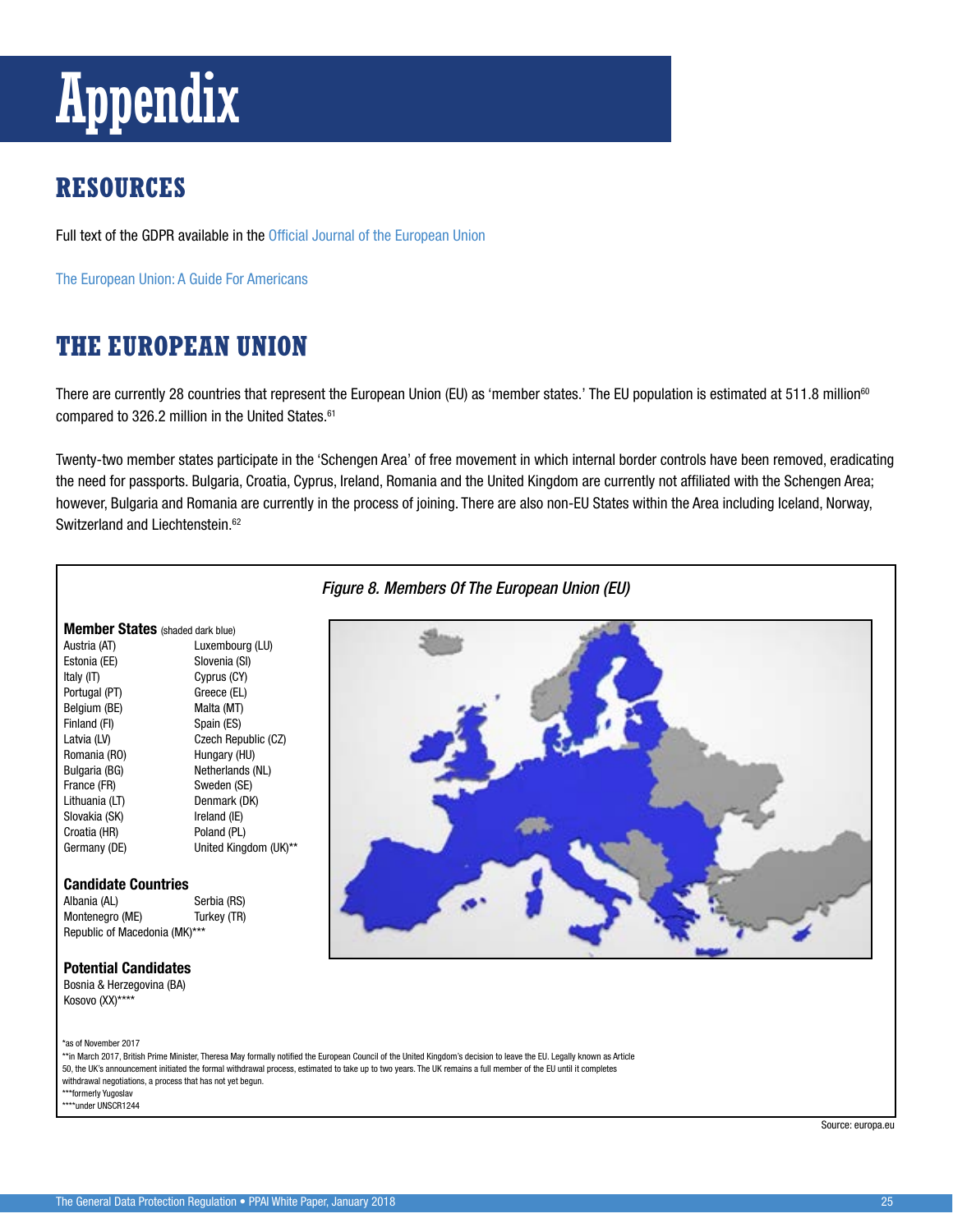## **EU Institutions**

Each of the countries within the EU are independent, yet work through three main governing bodies, which include the European Commission, Council of the European Union and the European Parliament. EU member states have "pooled sovereignty," in which decision-making powers are delegated to its respective governing body, referred as the European Institutions, depending on the subject under consideration.<sup>63</sup>

#### **Commission**

In its executive capacity, the Commission acts as the 'government' in a parliamentary system by initiating legislation and submitting proposals to the Council of the European Union. The Commission also oversees Member States' implementation of directives, and enforces regulations. **Official Website: [ec.europa.eu/commission/index\\_en](http://ec.europa.eu/commission/index_en)** 

#### European Council

The European Council (EC) is the EU institution that defines the general political direction and priorities of the European Union. Official Website: [www.european-council.europa.eu/en](http://www.european-council.europa.eu/en )

#### European Parliament

The European Parliament (EP) is composed of representatives directly elected by the people of the Member States. In most cases the EC is required to submit proposed legislation to the Parliament for comment. The EP acts as a forum for debate and questioning of the Council and Commission. The Parliament adopts EU, exercises democratic control over the Commission, and owns joint authority with the Council to approve the EU budget.

Official Website: [www.europarl.europa.eu/portal/en](http://www.europarl.europa.eu/portal/en)

#### Court of Justice

The European Court of Justice (ECJ) is the judicial institution of the EU and highest legal authority. The EJC ensures that EU treaties are interpreted and applied in the same way in every Member State. It is located in Luxembourg and is comprised of 28 judges, one from each Member State. In addition to the 28 judges at the ECJ, there are 8 Advocate Generals who provide opinions on cases to assist the ECJ in making its decisions. **Official Website: [curia.europa.eu/jcms/jcms/j\\_6/](http://curia.europa.eu/jcms/jcms/j_6/)** 

## **EU Currency**

The Euro was launched the beginning of January 1999 with a single exchange rate and monetary policy run by the European Central Bank (ECB). To-date, 19 EU member states use the common currency, comprising what's known as the 'Eurozone.' The countries in the Eurozone as of 2017 are: Austria, Belgium, Cyprus, Estonia, Finland, France, Germany, Greece, Ireland, Italy, Latvia, Lithuania, Luxembourg, Malta, The Netherlands, Portugal, Slovakia, Slovenia and Spain.<sup>64</sup> Internationally, the Euro gives the EU "more clout, as it is the second most important international currency after the U.S. dollar."65

#### Non-Euro Area

Bulgaria - Lev (лв) Croatia - Kuna (kn) Czech Republic - Koruna (Kč) Hungary - Forint (Ft)

#### Countries With Opt-Out

Denmark, Faroe Islands, Greenland - Krone (kr) United Kingdom, Northern Ireland, Scotland - Pound (£)

## **EU Languages**

Bulgarian, Finnish, Italian, Romanian, Croatian, French, Lithuanian, Slovak, Czech, German, Latvian, Slovenian, Danish, Greek, Maltese, Spanish, Dutch, Hungarian, Polish, Swedish, Estonian, Irish, Portuguese

### **EU Website Domains**

| .de | .eu |
|-----|-----|
| .fr | .ie |

Poland - Złoty (zł) Romania - Leu (lei)\* Sweden - Krona (kr)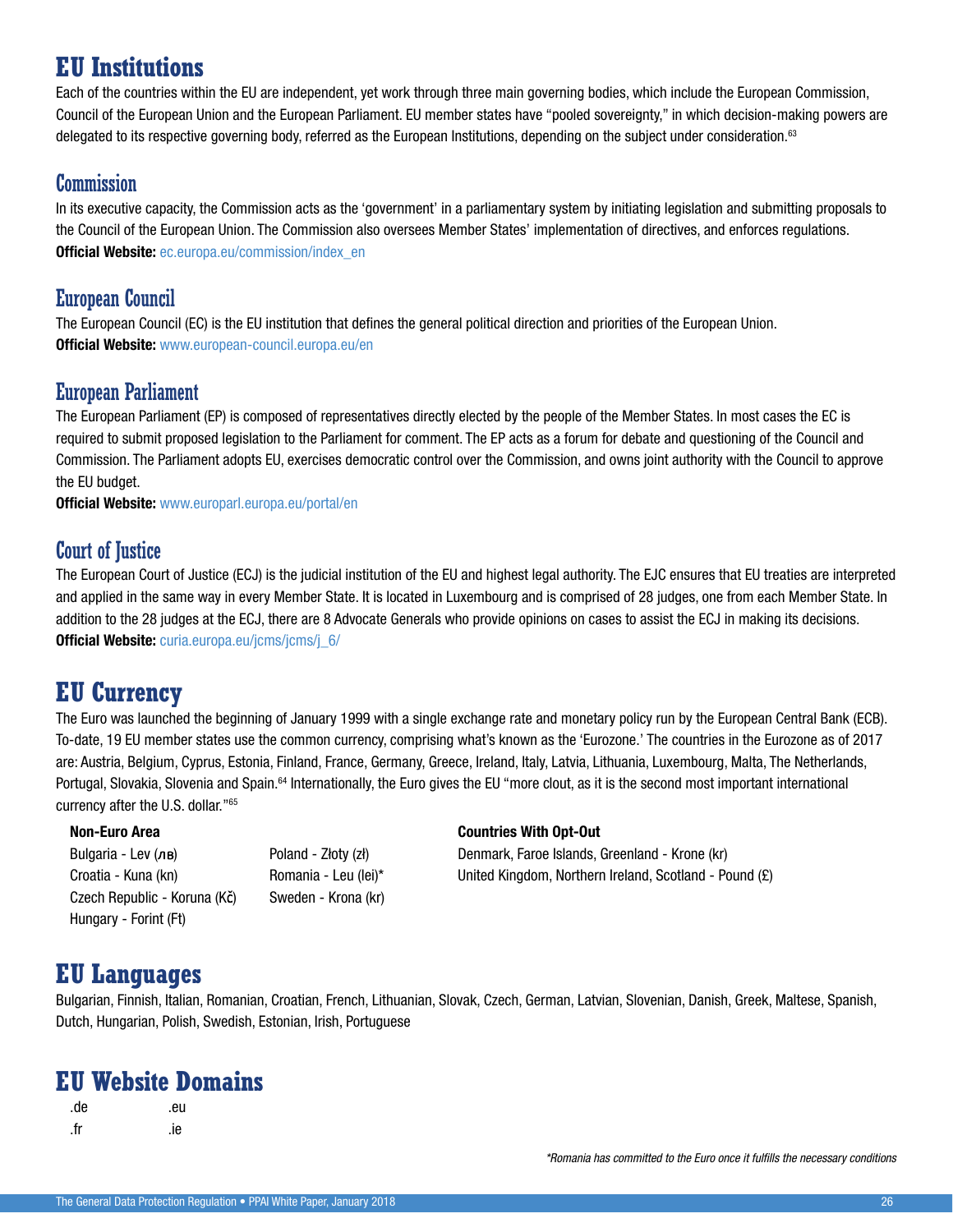## **REFERENCES**

- 1 Jan Philipp Albrecht, "How The GDPR Will Change The World" European Data Protection Law Review, Volume 2, Issue 3. (March 2016) 287-289. [edpl.lexxion.eu/data/article/10073/pdf/edpl\\_2016\\_03-005.](http://edpl.lexxion.eu/data/article/10073/pdf/edpl_2016_03-005.pdf) [pdf](http://edpl.lexxion.eu/data/article/10073/pdf/edpl_2016_03-005.pdf).
- 2 Samuel D. Warren, Louis D. Brandeis. "The Right To Privacy." Harvard Law Review, Volume 4, Number 5 (December 1890).193-220. [www.jstor.org/stable/1321160](http://www.jstor.org/stable/1321160).
- 3 Serge Gutwirth. Privacy And The Information Age. Oxford: Rowman & Littlefield Publishers, Inc. (2002).
- 4 Farhad Manjoo. "The Online Ad Industry Is Undergoing Self-Reflection. That's Good News" The New York Times (April 2017) [www.nytimes.com/2017/04/05/technology/online-ad-industry-self-reflection.](http://www.nytimes.com/2017/04/05/technology/online-ad-industry-self-reflection.html) [html.](http://www.nytimes.com/2017/04/05/technology/online-ad-industry-self-reflection.html)
- 5 Jennifer Rankin. "Facebook Fined £94M For 'Misleading' EU Over WhatsApp Takeover" The Guardian (May 2017). [www.theguardian.com/business/2017/may/18/facebook-fined-eu-whatsapp-european](http://www.theguardian.com/business/2017/may/18/facebook-fined-eu-whatsapp-european-commission)[commission](http://www.theguardian.com/business/2017/may/18/facebook-fined-eu-whatsapp-european-commission).
- 6 Dan Solove. The Digital Person: Technology And Privacy In The Information Age (New York University Press, 2004), 43.
- 7 European Commission "Commission Proposes A Comprehensive Reform Of Data Protection Rules To Increase Users' Control Of Their Data And To Cut Costs For Businesses" Press Release (Brussels, January 2012). [europa.eu/rapid/press-release\\_IP-12-46\\_en.htm?locale=en](http://europa.eu/rapid/press-release_IP-12-46_en.htm?locale=en)
- 8 "Consolidated Version Of The Treaty On European Union" Official Journal Of The European Union. (October 2012). [eur-lex.europa.eu/resource.html?uri=cellar:2bf140bf-a3f8-4ab2-b506](http://eur-lex.europa.eu/resource.html?uri=cellar:2bf140bf-a3f8-4ab2-b506-fd71826e6da6.0023.02/DOC_1&format=PDF) [fd71826e6da6.0023.02/DOC\\_1&format=PDF](http://eur-lex.europa.eu/resource.html?uri=cellar:2bf140bf-a3f8-4ab2-b506-fd71826e6da6.0023.02/DOC_1&format=PDF)
- 9 Official Website Of The European Union, October 2017. [europa.eu/european-union/index\\_en](http://europa.eu/european-union/index_en)
- 10 [www.nobelprize.org/nobel\\_prizes/peace/laureates/2012](http://www.nobelprize.org/nobel_prizes/peace/laureates/2012)
- 11 Isabelle Ioannides, "Rule Of Law In European Union External Action: Guiding Principles, Practices And Lessons Learned" International Institute For Democracy And Electoral Assistance (Strömsborg, 2014).
- 12 Rafał MA KO. "The EU As A Community Of Law: Overview Of The Role Of Law In The Union" Briefing (European Parliament Think Tank, March 2017), 12. www.europarl.europa.eu/RegData/etudes. [BRIE/2017/599364/EPRS\\_BRI\(2017\)599364\\_EN.pdf](http://www.europarl.europa.eu/RegData/etudes/BRIE/2017/599364/EPRS_BRI(2017)599364_EN.pdf)
- 13 "EU Law" Official Website Of The European Union. [europa.eu/european-union/law\\_en](http://europa.eu/european-union/law_en)
- 14 "Convention For The Protection Of Individuals With Regard To Automatic Processing Of Personal Data." European Treaty Series No 108. (Council Of Europe, Strasbourg: January 1981) [www.coe.int/en/web/](http://www.coe.int/en/web/conventions/full-list/-/conventions/treaty/108) [conventions/full-list/-/conventions/treaty/108.](http://www.coe.int/en/web/conventions/full-list/-/conventions/treaty/108)
- 15 "Article 288" Consolidated Version Of The Treaty On The Functioning Of The European Union, Official Journal Of The European Union. [eur-lex.europa.eu/legal-content/EN/TXT/?uri=celex%3A12012E288](http://eur-lex.europa.eu/legal-content/EN/TXT/?uri=celex%3A12012E288)
- 16 Jiahong Chen, "How The Best-Laid Plans Go Awry: The (Unsolved) Issues Of Applicable Law In The General Data Protection Regulation" International Data Privacy Law, Volume 6, Issue 4. (November 2016), 310. [doi.org/10.1093/idpl/ipw020](http://doi.org/10.1093/idpl/ipw020).
- 17 "Sources And Scope Of European Union Law" European Parliament. [www.europarl.europa.eu/atyourservice/en/displayFtu.html?ftuId=FTU\\_1.2.1.html](http://www.europarl.europa.eu/atyourservice/en/displayFtu.html?ftuId=FTU_1.2.1.html)
- 18 "LIBE Committee Vote Backs New EU Data Protection Rules." European Commission Press Release Database (October 2013). europa.eu/rapid/press-release\_MEMO-13-923\_en.htm.
- 19 "2.2(b) Recitals" 2011 Interinstitutional Style Guide. (Publications Office Of The European Union, Brussels: 2011). [publications.europa.eu/code/en/en-120200.htm](http://publications.europa.eu/code/en/en-120200.htm).
- 20 Directive 95/46/EC. [edps.europa.eu/sites/edp/files/publication/dir\\_1995\\_46\\_en.pdf](http://edps.europa.eu/sites/edp/files/publication/dir_1995_46_en.pdf)
- 21 Article 29 Data Protection Working Party "Statement On The 2016 Action Plan For The Implementation Of The General Data Protection Regulation (GDPR)" 442/16/EN, WP 236 (February 2016). [ec.europa.eu/](http://ec.europa.eu/justice/data-protection/article-29/documentation/opinion-recommendation/files/2016/wp236_en.pdf) ustice/data-protection/article-29/documentation/opinion-recommendation/files/2016/wp236\_en.pdf
- 22 "Adoption Of 2017 GDPR Action Plan" Press Release (Brussels, January 2017). [ec.europa.eu/newsroom/document.cfm?doc\\_id=41387](http://ec.europa.eu/newsroom/document.cfm?doc_id=41387)
- 23 Article 29 Working Party. "Guidelines on the right to data portability" WP 242 rev.01 (December 2016)[. ec.europa.eu/newsroom/document.cfm?doc\\_id=44099](http://ec.europa.eu/newsroom/document.cfm?doc_id=44099)
- 24 Article 29 Working Party. "Guidelines on Data Protection Officers ('DPOs')" WP 243 (December 2016). [ec.europa.eu/newsroom/document.cfm?doc\\_id=43823](http://ec.europa.eu/newsroom/document.cfm?doc_id=43823)
- 25 Article 29 Working Party. "Guidelines for identifying a controller or processor's lead supervisory authority" WP 244 rev.01 (December 2016). [ec.europa.eu/newsroom/document.cfm?doc\\_id=44102](http://ec.europa.eu/newsroom/document.cfm?doc_id=44102)
- 26 Article 29 Working Party. "Guidelines on Data Protection Impact Assessment (DPIA) and determining whether processing is "likely to result in a high risk" for the purposes of Regulation 2016/679" WP 248 rev.01 (April 2017). [ec.europa.eu/newsroom/document.cfm?doc\\_id=44102](http://ec.europa.eu/newsroom/document.cfm?doc_id=44102)
- 27 Article 29 Working Party. "Guidelines on Personal data breach notification under Regulation 2016/679" WP 250 (October 2017). [ec.europa.eu/newsroom/document.cfm?doc\\_id=47741](http://ec.europa.eu/newsroom/document.cfm?doc_id=47741)
- 28 Article 29 Working Party. "Guidelines on Consent under Regulation 2016/679" WP 259 (November 2017). [ec.europa.eu/newsroom/just/document.cfm?doc\\_id=48849](http://ec.europa.eu/newsroom/just/document.cfm?doc_id=48849)
- 29 Article 29 Working Party. "Guidelines on transparency under Regulation 2016/679" WP 260 (December 2017). [ec.europa.eu/newsroom/just/document.cfm?doc\\_id=48850](http://ec.europa.eu/newsroom/just/document.cfm?doc_id=48850)
- 30 Article 29 Working Party. "Opinion 2/2017 on data processing at work" WP 249 (June 2017). [ec.europa.eu/newsroom/document.cfm?doc\\_id=45631](http://ec.europa.eu/newsroom/document.cfm?doc_id=45631)
- 31 "On The Protection Of individuals In Relation To The processing Of Personal Data In The community And Information Security." Commission Of The European Community COM(90), 314 (Brussels, September 1990). [aei.pitt.edu/3768/1/3768.pdf](http://aei.pitt.edu/3768/1/3768.pdf).
- 32 Article 29 Working Party. "Opinion 4/2007 On The Concept Of Personal Data" WP 136 (June 2012). [ec.europa.eu/justice/data-protection/article-29/documentation/opinion-recommendation/files/2007/](http://ec.europa.eu/justice/data-protection/article-29/documentation/opinion-recommendation/files/2007/wp136_en.pdf) [wp136\\_en.pdf](http://ec.europa.eu/justice/data-protection/article-29/documentation/opinion-recommendation/files/2007/wp136_en.pdf)
- 33 Lee A. Bygrave. "Digital Rights Management and Privacy Legal Aspects in the European Union." in Eberhard Becker, et al (Eds), Digital Rights Management. (June 2003). 426.
- 34 Erika McCallister, Tim Grance, Karen Scarfone. "Guide To Protecting The Confidentiality Of Personally Identifiable Information (PII): Recommendations Of The National Institute Of Standards And Technology (NIST)" Special Publication 800-122 (U.S. Department Of Commerce, April 2010). [nvlpubs.nist.gov/nistpubs/Legacy/SP/nistspecialpublication800-122.pdf](http://nvlpubs.nist.gov/nistpubs/Legacy/SP/nistspecialpublication800-122.pdf)
- 35 Latanya Sweeney, Akua Abu, Julia Winn. "Identifying Participants In The Personal Genome Project By Name." White Paper 1021-1 (Harvard University: Data Privacy Lab, April 2013). [dataprivacylab.org/](http://dataprivacylab.org/projects/pgp) [projects/pgp](http://dataprivacylab.org/projects/pgp).
- 36 Arvind Narayanan, Vitaly Shmatikov. "Robust De-Anonymization Of Large Datasets: How To Break Anonymity Of The Netflix Prize Dataset" (UT Austin, February 2008). [arxiv.org/PS\\_cache/cs/](http://arxiv.org/PS_cache/cs/pdf/0610/0610105v2.pdf ) [pdf/0610/0610105v2.pdf](http://arxiv.org/PS_cache/cs/pdf/0610/0610105v2.pdf )
- 37 Data Protection Working Party 29, 16/EN WP 243 "Guidelines On Data Protection Officers ('DPOs')" (December 2016). [ec.europa.eu/newsroom/document.cfm?doc\\_id=43823](http://ec.europa.eu/newsroom/document.cfm?doc_id=43823)
- 38 Eric Lachaud. "Should The DPO Be Certified?" International Data Privacy Law, Volume 4, Issue 3. (August 2014), 189-202. [doi.org/10.1093/idpl/ipu008](http://doi.org/10.1093/idpl/ipu008).
- 39 "TalkTalk Gets Record £400,000 Fine For Failing to Prevent October 2015 Attack" Information Commisioner's Office (October 2016). [ico.org.uk/about-the-ico/news-and-events/news-and-blogs/2016/10/](http://ico.org.uk/about-the-ico/news-and-events/news-and-blogs/2016/10/talktalk-gets-record-400-000-fine-for-failing-to-prevent-october-2015-attack) [talktalk-gets-record-400-000-fine-for-failing-to-prevent-october-2015-attack](http://ico.org.uk/about-the-ico/news-and-events/news-and-blogs/2016/10/talktalk-gets-record-400-000-fine-for-failing-to-prevent-october-2015-attack).
- 40 "Data Breach Trends: First Nine Months Of 2017" Data Breach QuickView Report. (Risk Based Security, November 2017).
- 41 "Pulse Survey: US Companies Ramping Up General Data Protection Regulation (GDPR) Budgets" GDPR Preparedness Pulse Survey. (PricewaterhouseCoopers, January 2017). [www.pwc.com/us/en/](http://www.pwc.com/us/en/increasing-it-effectiveness/publications/assets/pwc-gdpr-series-pulse-survey.pdf) [increasing-it-effectiveness/publications/assets/pwc-gdpr-series-pulse-survey.pdf.](http://www.pwc.com/us/en/increasing-it-effectiveness/publications/assets/pwc-gdpr-series-pulse-survey.pdf)
- 42 Ramnath K. Chellappa. "Intermediaries In Cloud-Computing: A New Computing Paradigm." (INFORMS Annual Meeting, Dallas: 1997).
- 43 Dave Bartoletti, Lauren E. Nelson, Liz Herbert, Paul Miller, Charlie Dai, Andras Cser, Andre Kindness (With: Glenn O'Donnell, William McKeon-White, Peggy Dostie.) "Predictions 2018: Cloud Computing Accelerates Enterprise Transformation Everywhere." (Forrester, November 2017). [go.forrester.com/blogs/predictions-2018-cloud-computing-accelerates-enterprise-transformation-everywhere](http://go.forrester.com/blogs/predictions-2018-cloud-computing-accelerates-enterprise-transformation-everywhere).
- 44 "Adoption Of Cloud Services In North America." North American Cloud Adoption Survey. (Evolve IP, 2017). 45 "Cloud: Driving Business Transformation." White Paper Number 20 (Cloud Industry Forum, March 2017).
- 46"Toward New Possibilities In Threat Management: How Businesses Are Embracing A Modern Approach To Threat Management And Information Sharing." Global State Of Information Security Survey. (PricewaterhouseCoopers, 2017). [www.pwc.com/gx/en/issues/cyber-security/information-security-survey/assets/gsiss-report-cybersecurity-privacy-possibilities.pdf.](http://www.pwc.com/gx/en/issues/cyber-security/information-security-survey/assets/gsiss-report-cybersecurity-privacy-possibilities.pdf)
- 47 McAfee Labs "2017 Threats Predictions" (Intel Security, November 2016). [www.mcafee.com/us/resources/reports/rp-threats-predictions-2017.pdf.](http://www.mcafee.com/us/resources/reports/rp-threats-predictions-2017.pdf)
- 48 "Ransomware: How Consumers And Businesses Value Their Data." (IBM X-Force Research, December 2016).
- 49 [www.ibm.com/blogs/nordic-msp/ibms-ceo-on-hackers-cyber-crime-is-the-greatest-threat-to-every-company-in-the-world](http://www.ibm.com/blogs/nordic-msp/ibms-ceo-on-hackers-cyber-crime-is-the-greatest-threat-to-every-company-in-the-world)
- 50 [hackernoon.com/ai-by-default-the-future-of-consumer-products-787273933362](http://hackernoon.com/ai-by-default-the-future-of-consumer-products-787273933362)
- 51 John Gantz, David Reinsel, John Rydning. "Data Age 2025: The Evolution Of Data To Life-Critical" International Data Corporation (IDC) (April 2017).
- 52 TechValidate, "Privacy In The Digital Era: Are You Ready?" (ForgeRock, March 2016). [www.forgerock.com/app/uploads/2015/10/Privacy-in-the-Digital-Era-Survey-Report.pdf](http://www.forgerock.com/app/uploads/2015/10/Privacy-in-the-Digital-Era-Survey-Report.pdf).
- 53 Simon James Walker, Bart Willemsen. "The Impacts Of The General Data Protection Regulation On MDM." Gartner (June 2017). www.gartner.com/doc/3738054/impacts-general-data-protection-regulation 54 RiskIQ Threat Research, (October 2017). [www.riskiq.com/blog/external-threat-management/gdpr-analytics-solution.](http://www.riskiq.com/blog/external-threat-management/gdpr-analytics-solution)
- 55 [www.prnewswire.com/news-releases/the-media-trust-launches-an-industry-first-digital-vendor-network-to-enhance-gdpr-compliance-for-enterprise-digital-ecosystems-300518406.html.](http://www.prnewswire.com/news-releases/the-media-trust-launches-an-industry-first-digital-vendor-network-to-enhance-gdpr-compliance-for-enterprise-digital-ecosystems-300518406.html)
- 56 Keynote Presentation At The 2013 FFWD Advertising & Marketing Sponsored By The Institute of Communication Agencies (February 2013). [www.ogilvy.gr/bold-ogilvy/next-revolution-will-be-psychological](http://www.ogilvy.gr/bold-ogilvy/next-revolution-will-be-psychological-not-technological)[not-technological](http://www.ogilvy.gr/bold-ogilvy/next-revolution-will-be-psychological-not-technological)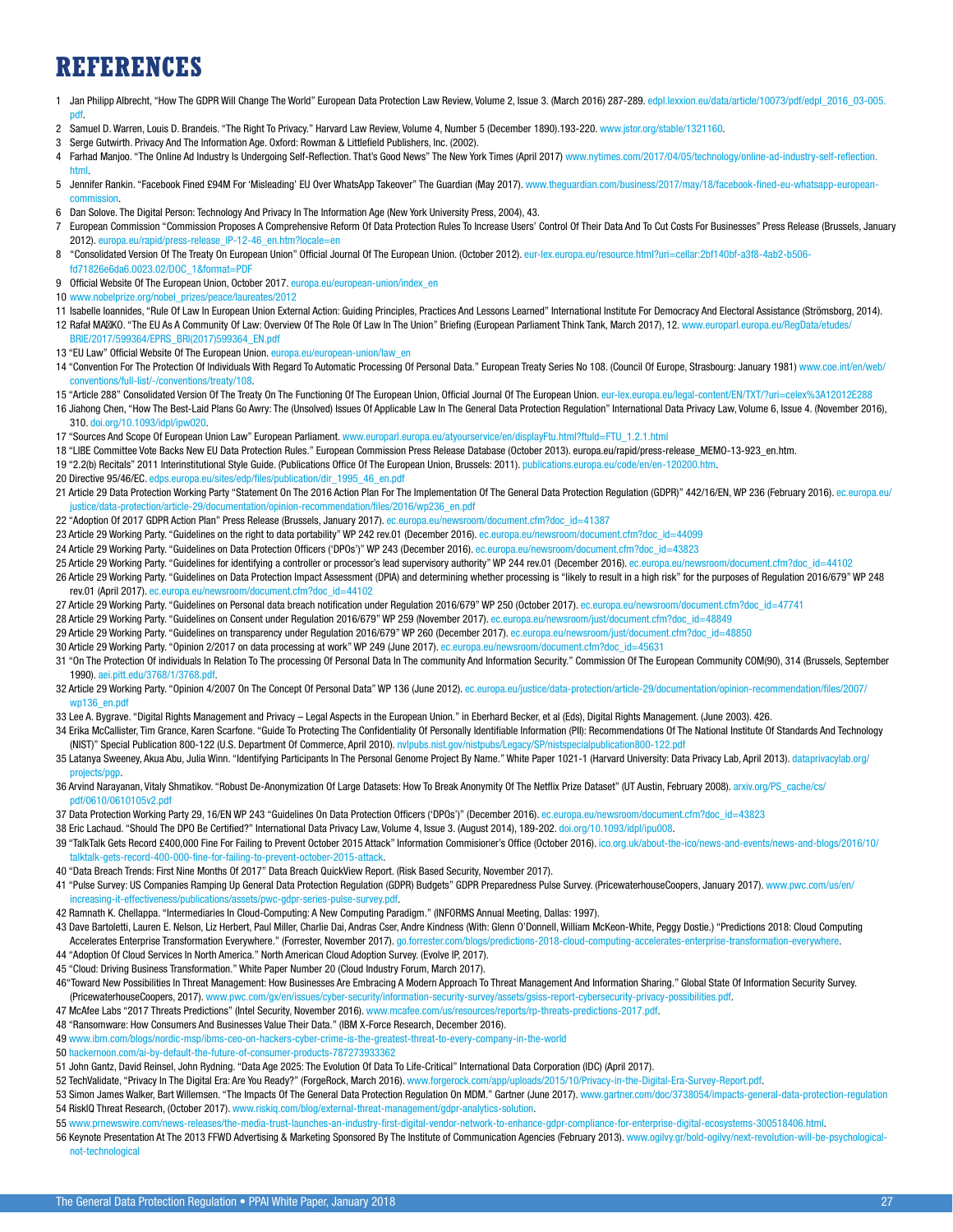57 James Manyika, Sree Ramaswamy, Somesh Khanna, Hugo Sarrazin, Gary Pinkus, Guru Sethupathy, Andrew Yaffe. "Digital America: A Tale Of The Haves And Have-Mores." McKinsey Global Institute (McKinsey&Company, December 2015).

58 James McCormick, Brian Hopkins, Ted Schadler. "The Insights-Driven Business" (Forrester, August 2016).

59 [www.merriam-webster.com/dictionary/culture.](http://www.merriam-webster.com/dictionary/culture)

- 60 Eurostat, July 2017. [ec.europa.eu/eurostat/statistics-explained/index.php/Population\\_and\\_population\\_change\\_statistics#Further\\_Eurostat\\_information](http://ec.europa.eu/eurostat/statistics-explained/index.php/Population_and_population_change_statistics#Further_Eurostat_information)
- 61 United States Department Of Commerce: US Census Bureau, October 2017. [www.census.gov/topics/population.html](http://www.census.gov/topics/population.html)
- 62 "Schengen Area" Migration And Home Affairs (European Commission). [ec.europa.eu/home-affairs/what-we-do/policies/borders-and-visas/schengen\\_en](http://ec.europa.eu/home-affairs/what-we-do/policies/borders-and-visas/schengen_en)
- 63 Directorate-General For Communication. How The European Union Works: Your Guide To The EU Institutions. Edited By European Commission. (Luxembourg: Publications Office, March 2015).
- 64 "Eurozone Fast Facts" CNN Library (January 2017). [www.cnn.com/2013/07/09/world/europe/eurozone-fast-facts/index.html](http://www.cnn.com/2013/07/09/world/europe/eurozone-fast-facts/index.html)
- 65 [europa.eu/european-union/about-eu/money/euro\\_en](http://europa.eu/european-union/about-eu/money/euro_en)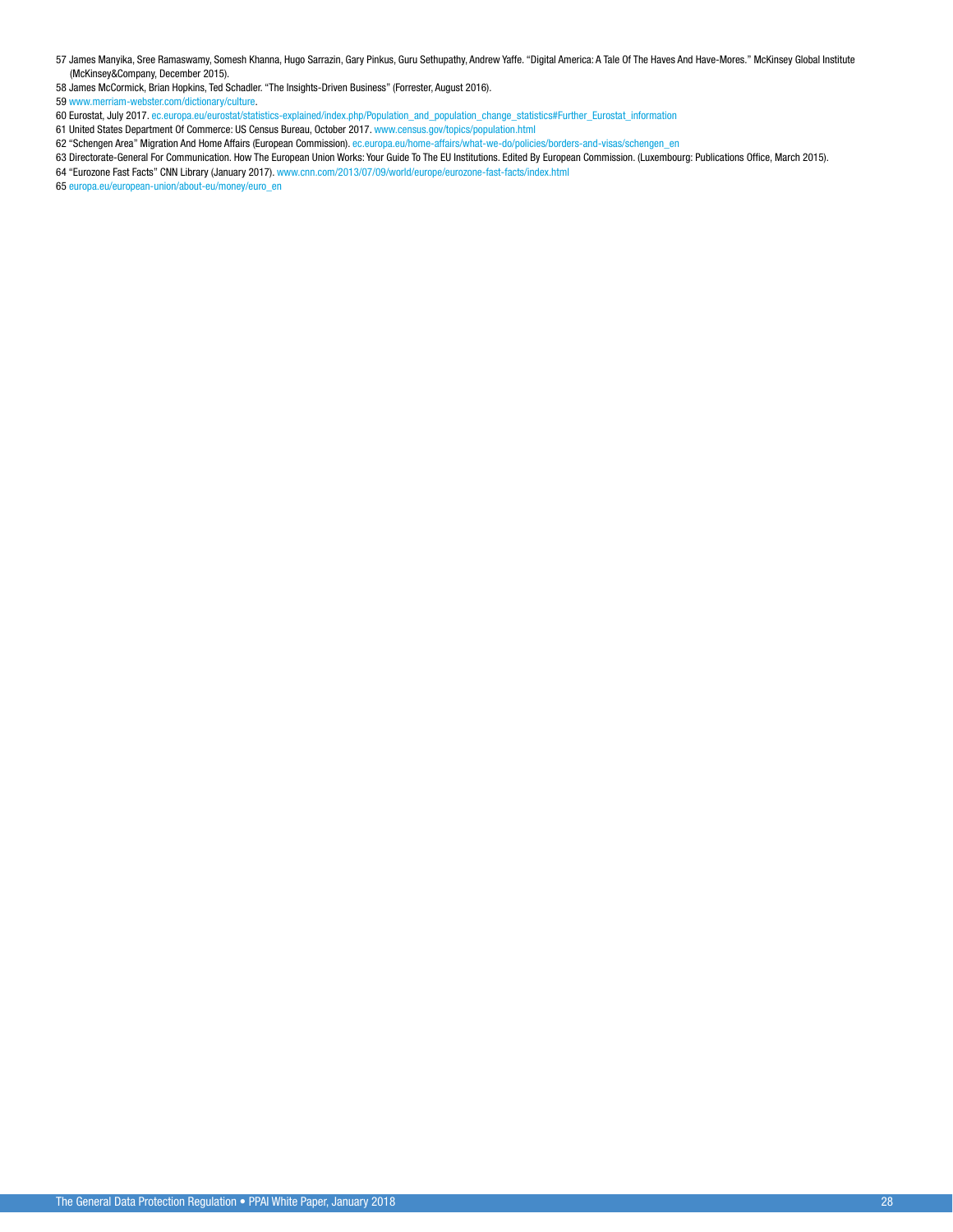PPAI Research™ is available to all active members of Promotional Products Association International (PPAI) to use and reprint. Passages may be adapted or excerpted for non-commercial purposes only. Content and graphics must not be altered or reproduced without written permission. Reference style (i.e. APA, MLA, Chicago, etc.) is subject to author's discretion. Attribution must contain the following elements: [Report Title] "The GDPR"

[Publication] PPAI Research White Paper [Publishing House] PPAI [Publication Date] January 2018

#### Suggested Attribution

For Text: [Adapted / Excerpted] with permission For Illustrations, Photos, Graphics: Reprinted with from PPAI, (Month)\* (Year)\*. com PPAI, (Month)\* (Year)\*.

*\*date of written permission*

Placement Guidelines<br>For Text: Attribution reference lines should be placed

For Illustration, Photos, Graphics: Attribution lines should be in-line with text or end of the article. placed in proximity to the illustration, photo or graphi[c and](mailto:research%40ppai.org?subject=GDPR%20White%20Paper)  should be obvious to the reader.

For citation guidelines or more information, contact PPAI's Research Department: [research@ppai.org](mailto:research%40ppai.org?subject=GDPR%20White%20Paper)